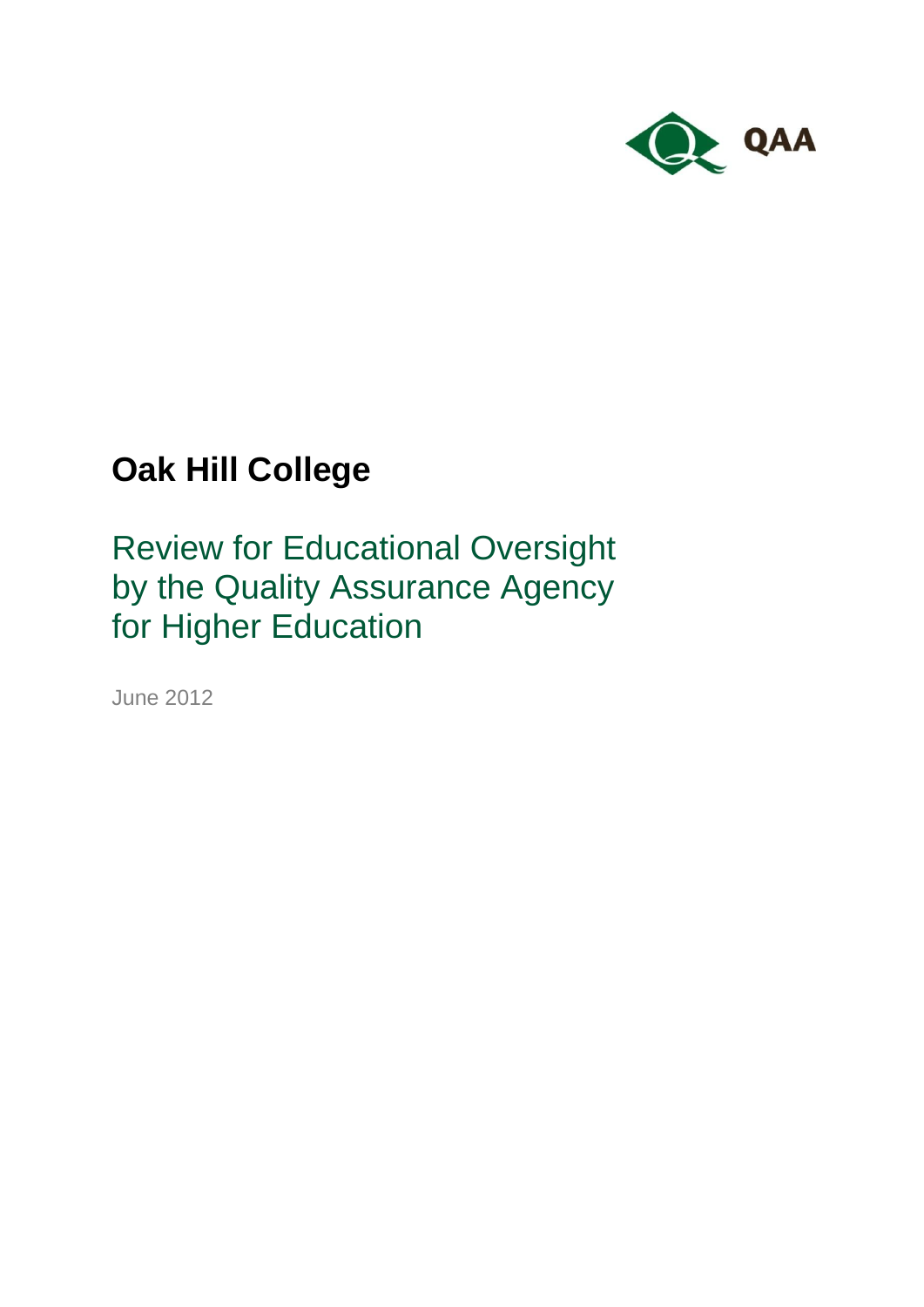## **Key findings about Oak Hill College**

As a result of its Review for Educational Oversight carried out in June 2012, the QAA review team (the team) considers that there can be **confidence** in how the provider manages its stated responsibilities for the standards of the awards it offers on behalf of Middlesex University.

The team also considers that there can be **confidence** in how the provider manages its stated responsibilities for the quality and enhancement of the learning opportunities it offers on behalf of this awarding body.

The team considers that **reliance** can be placed on the accuracy and completeness of the information that the provider is responsible for publishing about itself and the programmes it delivers.

### **Good practice**

The team has identified the following **good practice**:

- the extensive student engagement in the College's committees provides effective opportunities for students to identify, discuss and analyse emerging issues (paragraphs 1.2, 1.8 and 2.6)
- the highly supportive academic and pastoral learning environment (paragraphs 2.10 and 2.11)
- the highly effective work placement support and guidance for students and staff (paragraph 2.18)

### **Recommendations**

The team has also identified a number of **recommendations** for the enhancement of the higher education provision.

The team considers that it is **advisable** for the provider to:

- ensure that moderation and second marking is undertaken consistently at all levels  $\bullet$ of study (paragraph 1.10)
- introduce a clear and comprehensive strategy for providing assessment feedback (paragraph 2.4)

The team considers that it would be **desirable** for the provider to:

- provide a more clearly defined overview of quality assurance and enhancement processes (paragraph 1.3)
- develop comprehensive module-specific assessment criteria which are consistently linked to intended learning outcomes (paragraph 1.9)
- consider ways to improve the response rate for module and programme student evaluations (paragraph 2.5)
- introduce a teaching and learning strategy to support various modes of study, and undertake more formal monitoring of teaching quality (paragraph 2.7 and 2.8)
- take a more systematic approach to staff development and the mentoring of new staff (paragraph 2.14)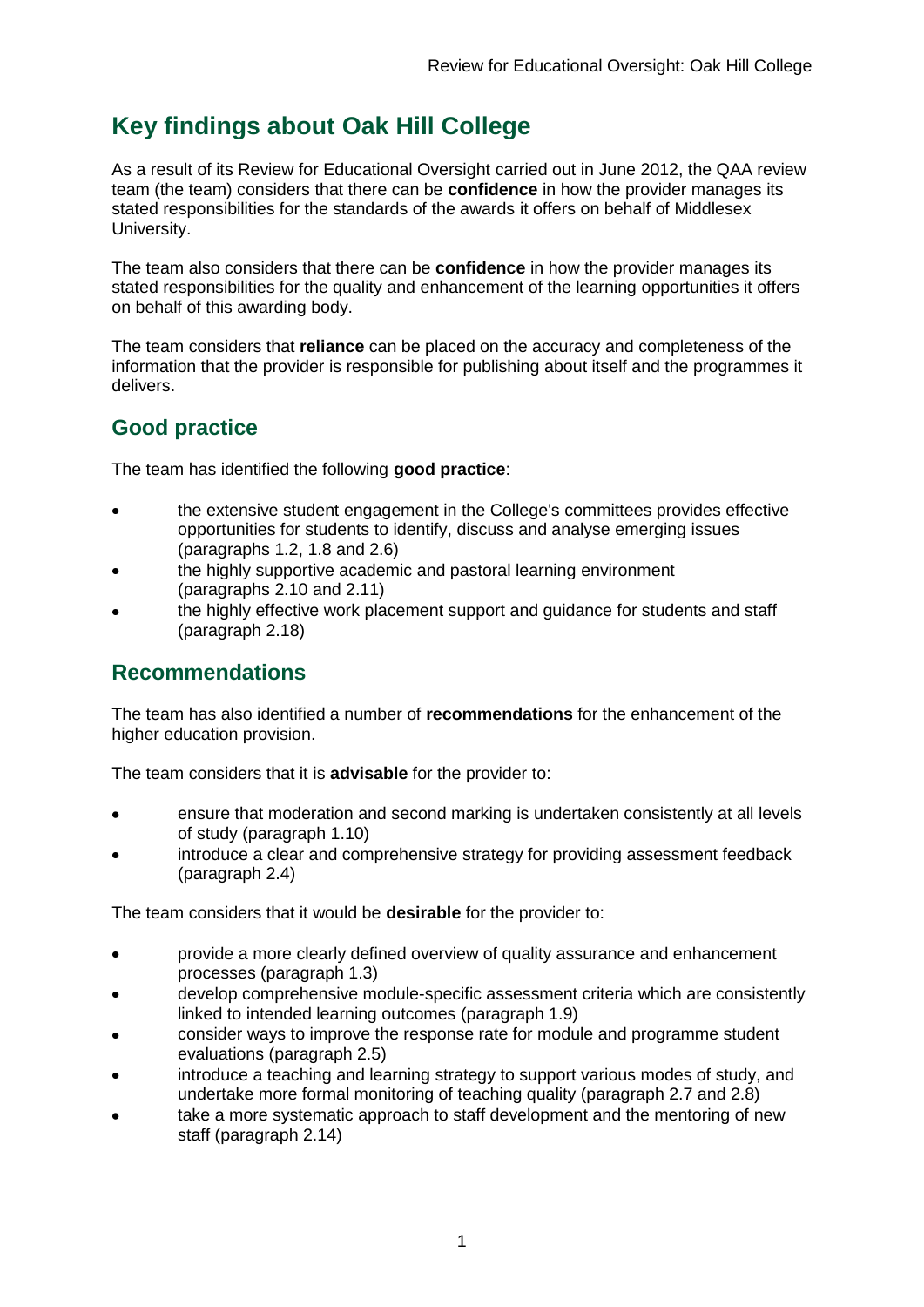- formalise the policy on the management of the virtual learning environment  $\bullet$ (paragraph 2.17)
- $\bullet$ clarify the processes for the management of public information and provide a clear reporting structure (paragraph 3.8)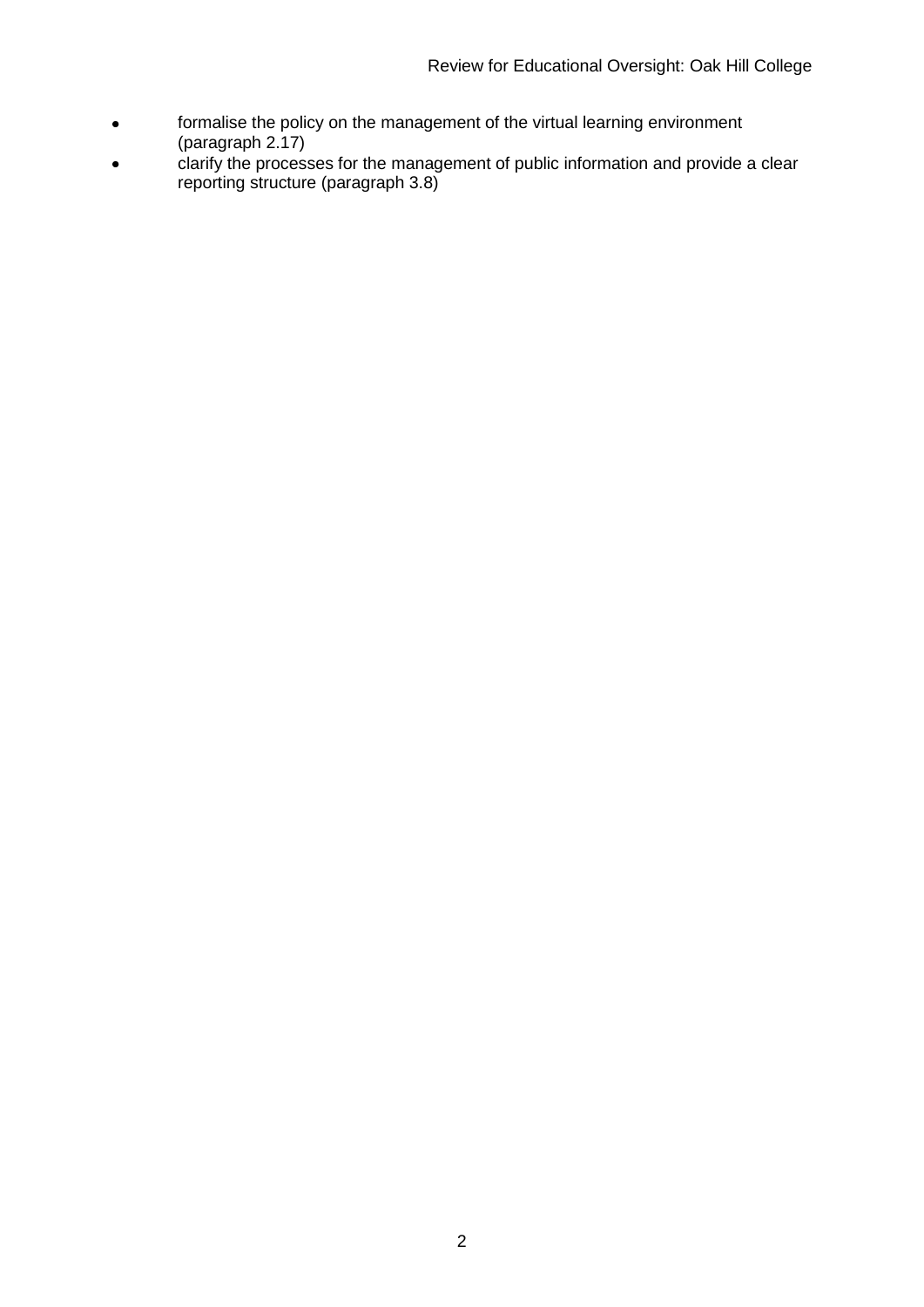## **About this report**

This report presents the findings of the **Review for Educational Oversight**<sup>1</sup> (REO) conducted by [QAA](#page-27-0) at Oak Hill College (the College). The purpose of the review is to provide public information about how the provider discharges its stated responsibilities for the management and delivery of academic standards and the quality of learning opportunities available to students. The review applies to programmes of study that the provider delivers on behalf of Middlesex University. The review was carried out by Seth Crofts, Kausar Malik and Clive Marsland (reviewers), and Simon Ives (coordinator).

The review team conducted the review in agreement with the provider and in accordance with the *[Review for Educational Oversight:](http://www.qaa.ac.uk/Publications/InformationAndGuidance/Pages/REO-handbook.aspx) Handbook*. <sup>2</sup> Evidence in support of the review included documentation supplied by the provider and awarding body, meetings with staff and students and reports of reviews by the Churches' Quality in Formation Framework on behalf of the Church of England.

This review formed part of a linked series of review visits to six theology colleges training ordinands and laity for Anglican, Methodist and Baptist Churches. The colleges underwent a common preparation process for the visits which were carried out by two teams. Reports are made individually on each college and reflect their diverse organisation and character.

The review team also considered the provider's use of the relevant external reference points:

- the Academic Infrastructure
- the requirements of Middlesex University

Please note that if you are unfamiliar with any of the terms used in this report you can find them in the [Glossary.](#page-27-1)

Oak Hill College (the College) was established in 1932 as part of the Kingham Hill Trust as an Anglican theological college providing training for the ordained ministry. The stated mission is to 'serve churches worldwide as they carry out the great commission of the Lord Jesus Christ, by equipping their people to serve with a grasp of God's revealed truth that is adaptable, deep, broad and integrated'.

The College has a long history of delivering higher education, and has a single campus at Southgate in north London with residential accommodation for staff and students. Initially, the College worked in conjunction with the Council for National Academic Awards. Since 1992 it has been in a highly effective partnership with Middlesex University. Over the last 20 years the College has expanded considerably and extended the range and level of its academic delivery. The College delivers higher education programmes at levels 4 to 7 on *The framework for higher education qualifications in England, Wales and Northern Ireland* (FHEQ). There are currently 109 full-time students and 32 studying part-time, a total of 141 students.

At the time of the review, the College offered the following higher education programmes, listed beneath their awarding body with full-time equivalent student number in brackets:

#### **Middlesex University**

-

- Certificate of Higher Education in Theology (5)
- Foundation Degree of Arts in Theology (17)

www.gaa.ac.uk/InstitutionReports/types-of-review/tier-4.

www.gaa.ac.uk/publications/informationandguidance/pages/reo-handbook.aspx.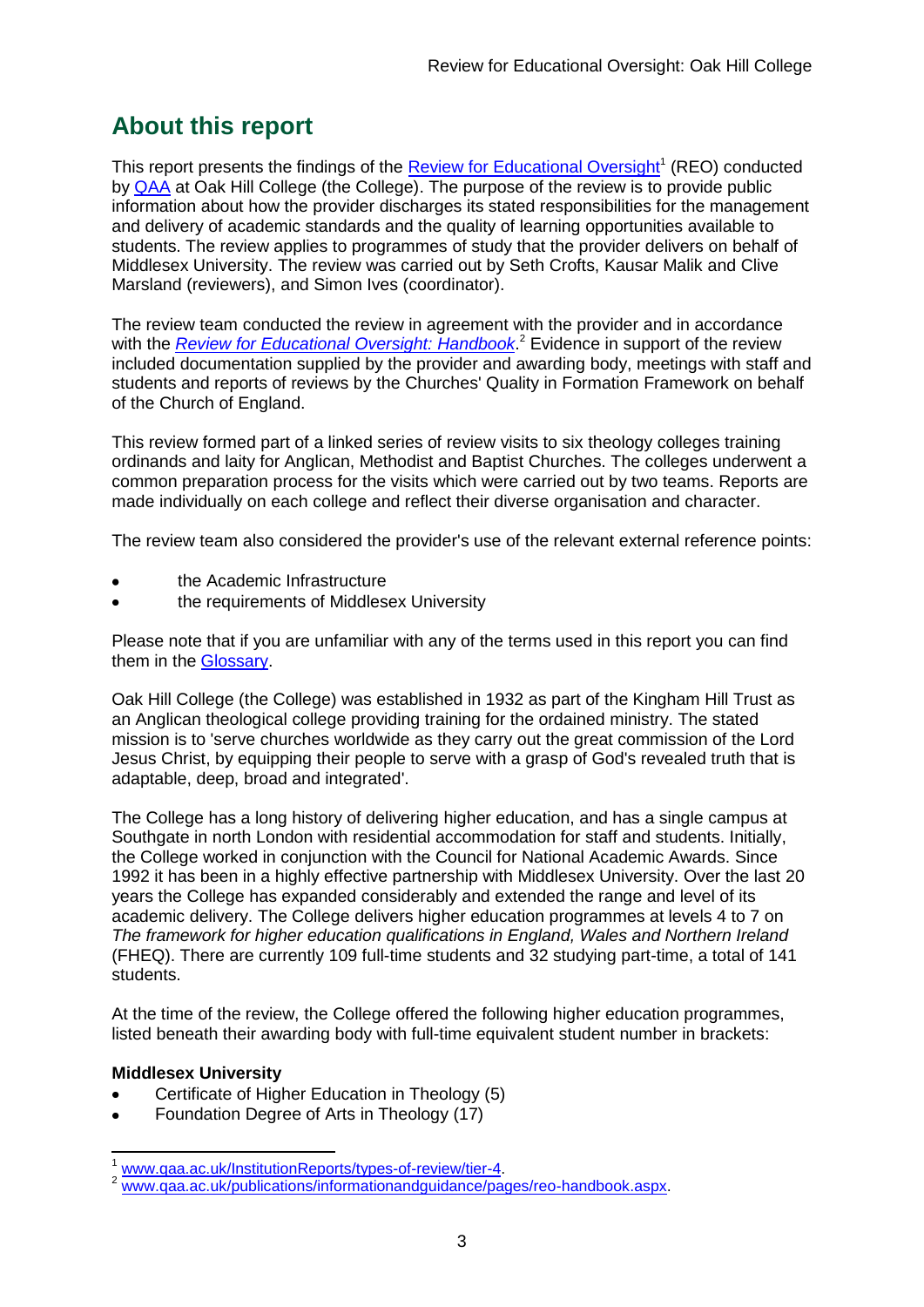- Certificate of Higher Education in Theological and Pastoral Studies (1)  $\bullet$
- Diploma of Higher Education in Theological and Pastoral Studies (7)
- BA (Hons) in Theological and Pastoral Studies (58)
- MTh in Theological and Pastoral Studies (11)  $\bullet$
- Postgraduate Diploma in Theological and Pastoral Studies (4)  $\bullet$
- MA in Theological and Pastoral Studies (3)
- Diploma of Higher Education in Theology and World Mission (3)
- BA (Hons) in Theology and World Mission (4)  $\bullet$
- MTh in Theology and World Mission (1)
- Diploma of Higher Education in Youth and Children's Ministry (1)
- BA (Hons) in Youth and Children's Ministry (8)

### **The provider's stated responsibilities**

The College is an Associate College of Middlesex University, and has extensive delegated responsibilities for the management of academic standards and quality of learning opportunities. The College is accredited to validate, monitor and review programmes in theological and pastoral studies, youth and children's ministry and theology and world mission, leading to qualifications of the University. It is also responsible for the recruitment and admission of students, programme delivery, assessment and internal moderation, the quality of teaching and learning, the provision of appropriate staffing and physical resources, application of the awarding body's standards, regular internal monitoring of quality, and compliance with the awarding body's requirements for annual evaluation and review. Middlesex University conducts a process of institutional re-accreditation every six years.

The provision at the College is subject to review and approval under the provisions of the Churches' Quality in Formation Framework developed through the cooperation of the Ministry Division of the Church of England, Methodist, Baptist Union and United Reformed Churches. This provides a comprehensive review of academic standards and involves benchmarking against similar provision.

### **Recent developments**

Two new programmes were delivered for the first time in 2011-12; the Certificate of Higher Education in Theology, and the FdA in Theology. In 2012-13 these programmes will also be available through distance learning. Significant changes have recently been made to the structure of the academic year, and in 2011-12 the College moved from a two semester model to three term delivery. Although most students were able to transfer to the new model, some students, mainly those in their second year, continued in the two semester structure. This change placed considerable strain on the academic and support staff, although students generally confirmed that this transition had been well managed by the College.

### **Students' contribution to the review**

Students studying on higher education programmes at the College were invited to present a submission to the review team. The College briefed student representatives on the review process through the Student Committee. The production of the student submission was facilitated by the College, and focused on general experiences at the College and responses from individual programmes. These were drawn together by student representatives and circulated to the study body for comment and amendment prior to final submission. Students were offered support and guidance throughout the process, but were given complete editorial control over the final submission. They confirmed at a meeting with the team that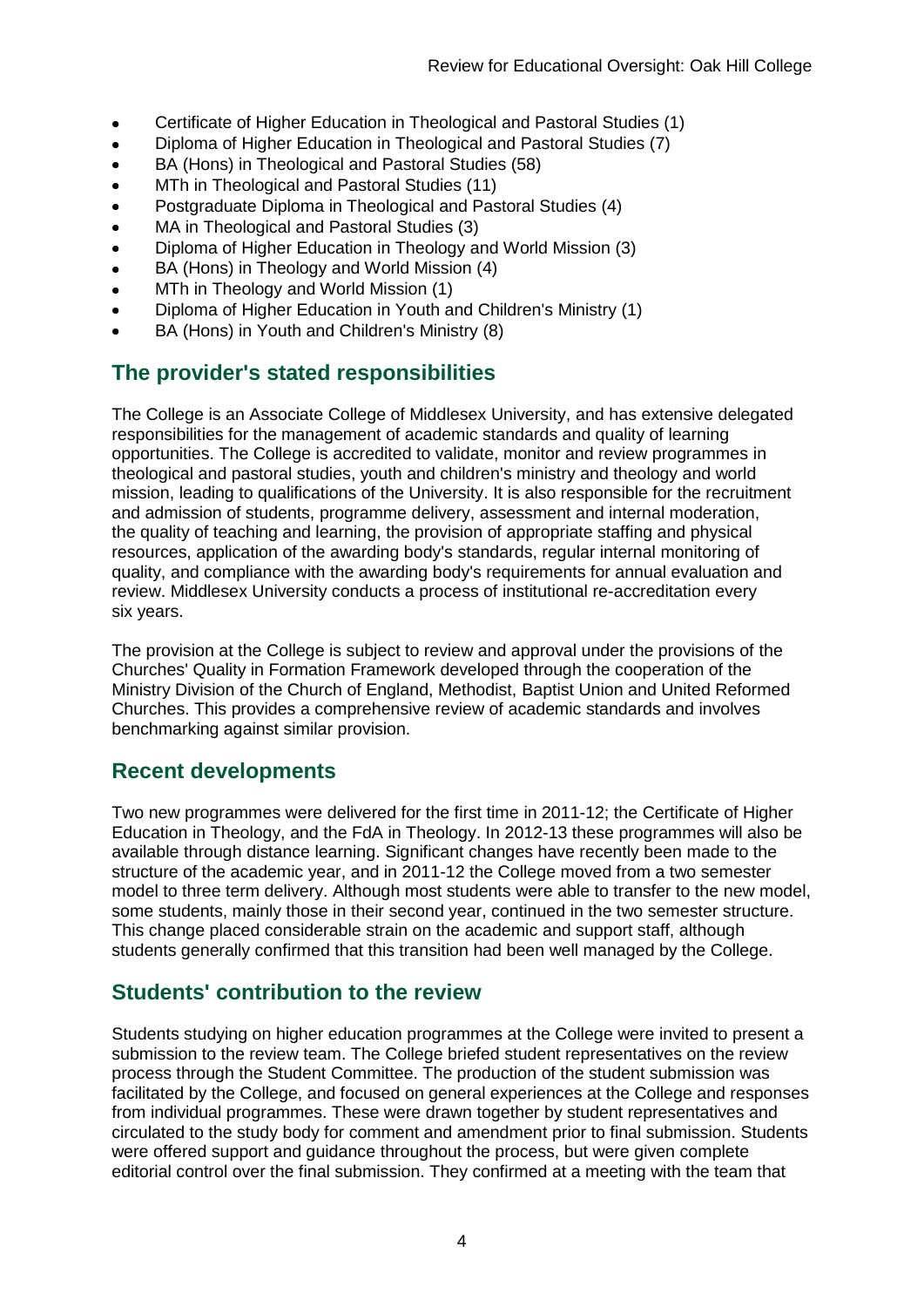they had contributed to the student submission and agreed with the comments it expressed. Students met reviewers during the review visits and at the briefing meeting, and the team found their views helpful in informing their discussions.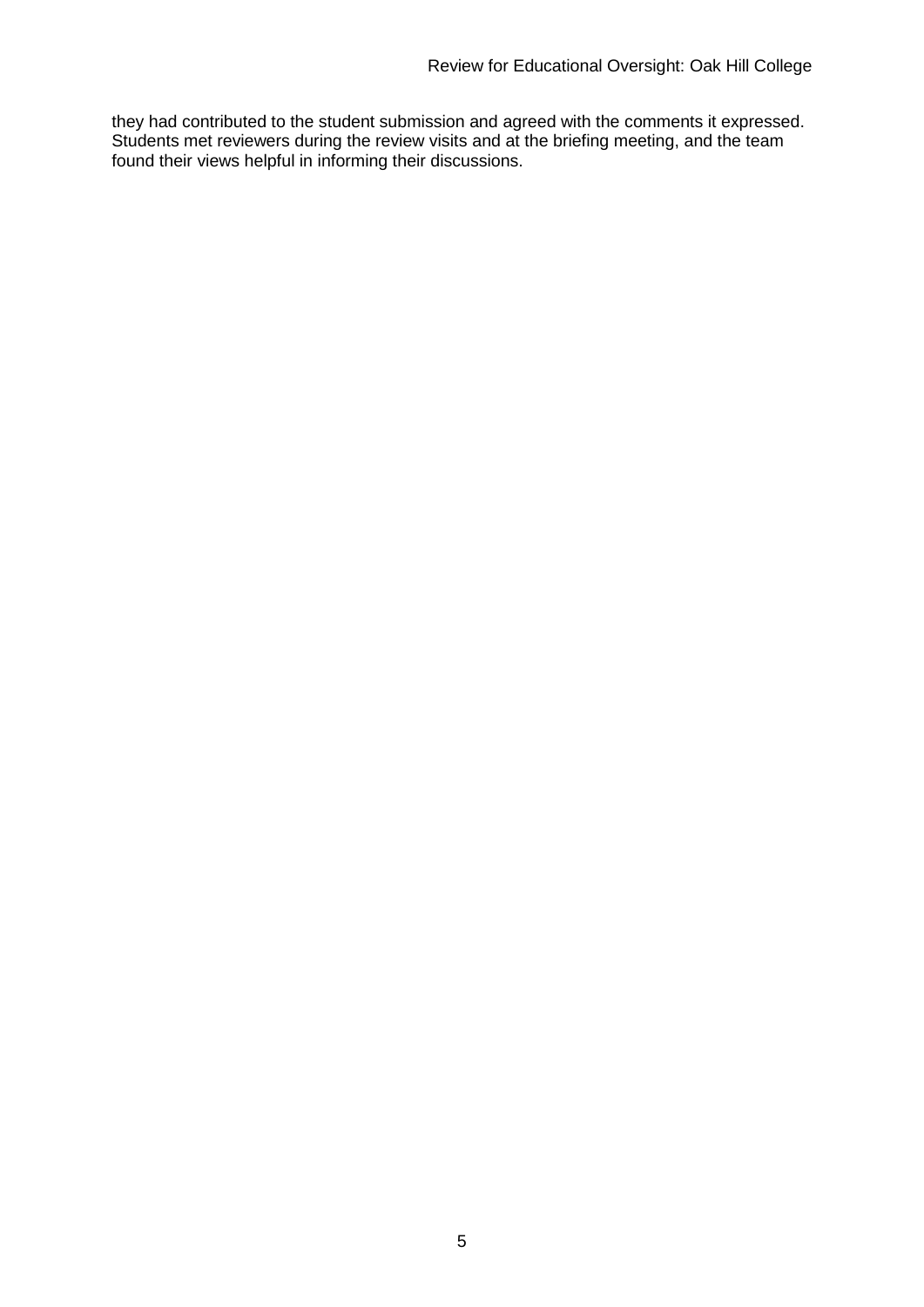## **Detailed findings about Oak Hill College**

## **1 Academic standards**

#### **How effectively does the provider fulfil its responsibilities for the management of academic standards?**

1.1 The College has effective structures and processes for fulfilling its responsibilities for managing academic standards. It has a well developed mission statement that staff strongly identify with. The strategic plan is fully embedded and provides guidance in relation to the priorities and general direction of the College. This document focuses heavily on the College's philosophical direction, but provides less information on its operational priorities and measurable goals. However, the team found that staff worked closely to ensure that an effective student experience is delivered and much emphasis is placed upon ensuring consistent academic standards that support a high level of student achievement.

1.2 The College operates an effective committee and deliberative meeting structure that allows for detailed discussions in relation to academic standards. This includes the College Council, Academic Board, the Courses Evaluation Committee and Assessment Board. The College Council exercises ultimate responsibility for the management of academic standards, and includes representatives of the Church of England, the Kingham Hill Trust and College staff. Representatives of the student body are fully represented and engage well with key College committees, feeling that their contributions are valued. The team found that a detailed review of course delivery and student experience is achieved through the effective committee process. This process includes a thorough review of student feedback, and careful consideration is given to external examiners' reports ensuring that appropriate action is taken in response.

1.3 The College has a clear leadership structure in which the Principal assumes overall responsibility for academic standards. Operational responsibility for programme implementation and delivery is delegated to the Academic Dean, supported by the Academic Registrar, who has a significant role in relation to the management of assessment. The College has recently appointed an Academic Quality Assurance Officer who has a key role in the management of validation and review activity, and liaising with Middlesex University. The post-holder works in close collaboration with the Academic Dean and Registrar. The review team found that this appointment has raised the profile of quality assurance activity within the College and is appreciated by the academic and administrative staff. However, the job role would benefit from a clearer articulation of responsibilities for oversight of quality assurance and enhancement within the College. The team considers that it would be desirable for the College to provide a more clearly defined overview of quality assurance and enhancement processes and further develop the role of the Academic Quality Assurance Officer.

1.4 The responsibilities of the College and the validating body are set out in a series of Instruments of Association and Accreditation and in a detailed Memorandum of Cooperation. These provide clear and extensive guidance in respect of the responsibilities of each party, and are well understood by staff across the College. As an accredited partner of Middlesex University the College enjoys significant devolved authority, including responsibility for validating taught undergraduate and postgraduate programmes and the management of academic standards. The College undertakes this role effectively. The partnership is overseen by a Joint Management Group comprising senior members of the College and the University which meets twice a year. The partnership is also usefully supported by an Accreditation Link Tutor, appointed from within the University.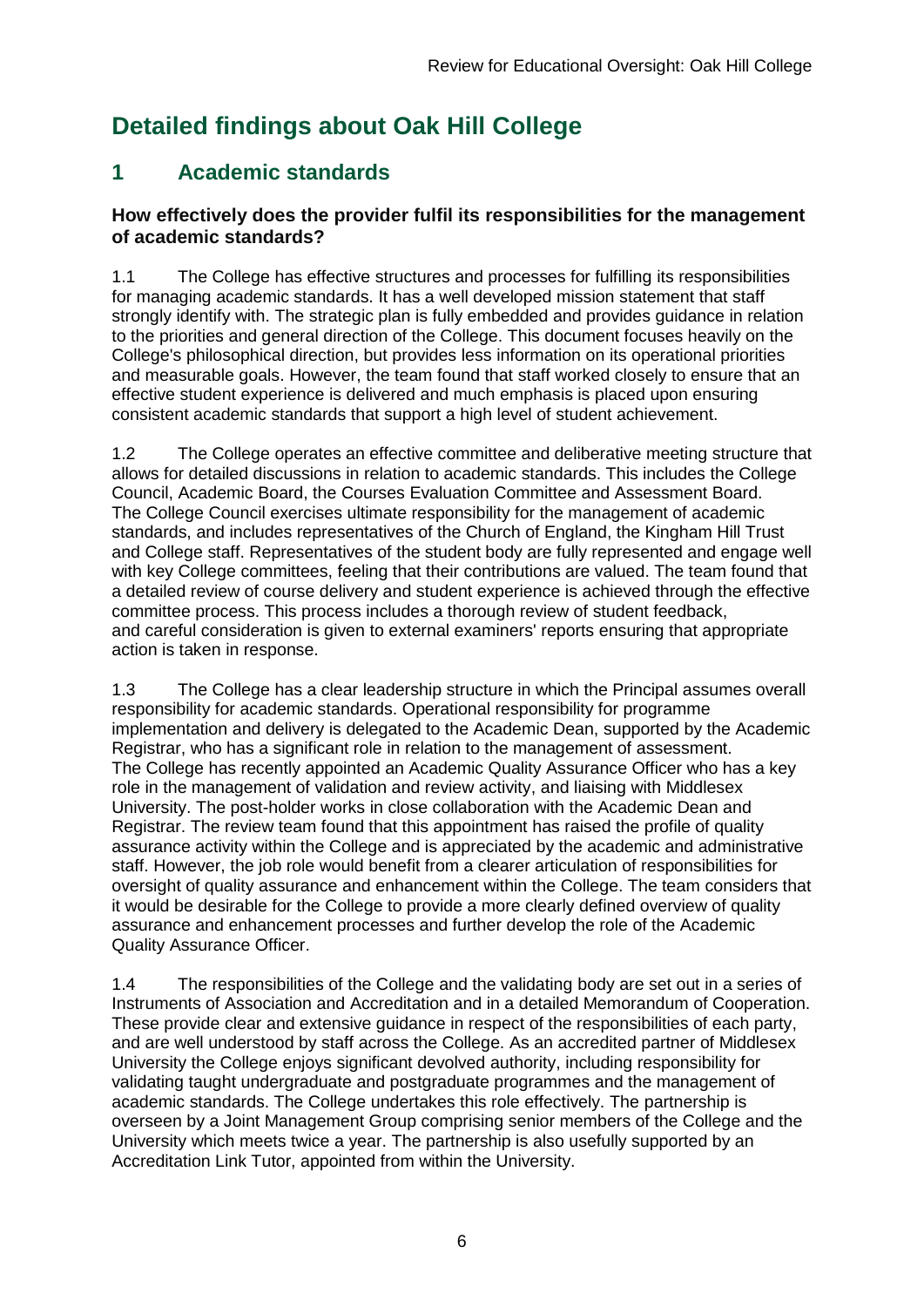#### **How effectively are external reference points used in the management of academic standards?**

1.5 The College engages with all elements of the Academic Infrastructure, including the use of subject benchmark statements and *The framework for higher education qualifications in England, Wales and Northern Ireland* (FHEQ). College staff are fully aware of external reference points, and each programme is designed taking account of relevant subject benchmark statements. This process ensures that programme specifications are clear, appropriate to the level of study, and provide an excellent resource for the students and staff. Academic staff identified how they used a range of external reference points in course design, including the application of several sets of subject benchmark statements when developing the BA (Hons) Youth and Children's Ministry. The recent review of postgraduate provision undertaken by the University confirmed that staff fully understand the academic expectation of teaching on programmes at masters level. The monitoring required by the Quality in Formation Framework provides an additional external reference point and helps ensure consistency between this provision and similar theological education delivered by other higher education institutions

1.6 Academic and support staff demonstrate a sound understanding of the expectations set out within the *Code of practice for the assurance of academic quality and standards in higher education* (the *Code of practice*) and are able to demonstrate how the application of various sections have been used to enhance provision. For example *Section 2: Collaborative provision and flexible and distributed learning* was used to guide the development of the College's newly developed e-learning provision. The team found that the extensive discussions between the College and Middlesex University in relation to the use of external reference points, including the Academic Infrastructure and the University's own requirements, have ensured that College staff are well informed and understand their responsibilities.

#### **How does the provider use external moderation, verification or examining to assure academic standards?**

1.7 The College engages extensively with its external examiners, and examiners' reports and annual monitoring processes confirm that the College meets the requirements of its awarding body. External examiners' reports confirm that academic standards and student achievement are comparable to those at other institutions. The College provides thorough responses and action plans which address external examiners' comments.

1.8 The College produces an overarching annual monitoring report that reports on the range of programmes across the undergraduate and postgraduate portfolios. This report provides an effective review of student performance and addresses issues raised by students and external examiners. There is thorough analysis of the data provided on student achievement. Annual monitoring reports are considered at the relevant committees and are forwarded with actions to Middlesex University. There is a systematic approach to course evaluation, and feedback from students is dealt with comprehensively by the Courses Evaluation Committee.

1.9 The College has established detailed procedures for the marking and second marking of students' assessed work, and the operation of external examining. These requirements are well understood by academic and administrative staff. The review team found that assessment feedback is generally detailed and constructive. Most feedback provides useful developmental indicators for students to guide them on how to improve their academic performance. Students value the feedback they receive on assessed work, and most assessment feedback shows clearly how it relates to the marking criteria.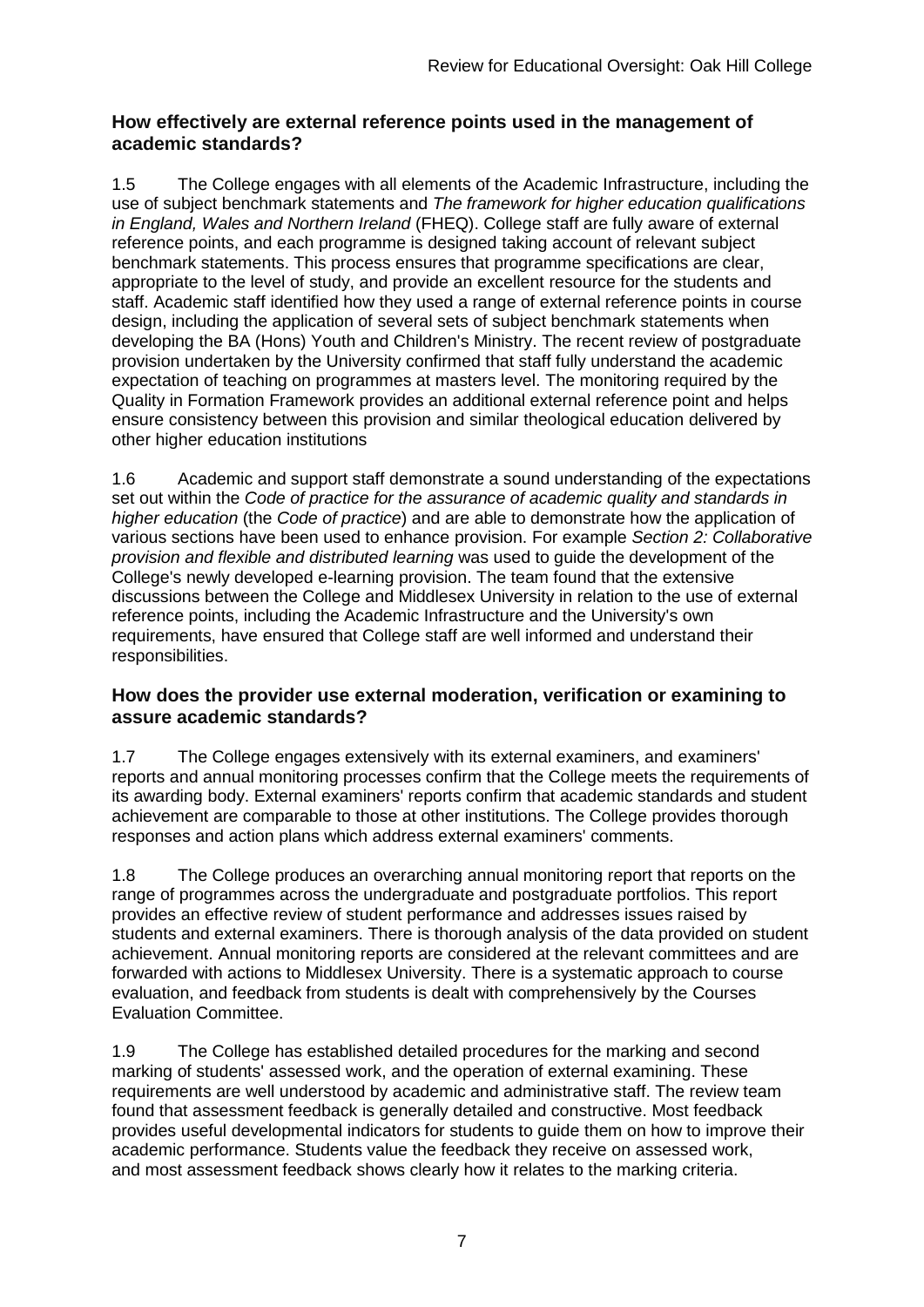However, students also commented that assessment criteria could be made more explicit, and it was not clear to the team how assessment feedback is mapped against the learning outcomes. The team considers that it would be desirable for the College to develop comprehensive module-specific assessment criteria and to provide feedback on assessed work which is consistently linked to intended learning outcomes.

1.10 There is no policy for the internal moderation or second marking of student work at levels 4 and 5, and this has not been made a requirement of programme validation. Students are entitled to leave with exit awards at these levels and significant reliance is placed upon the external examiner to sample the work and provide assurance that consistent standards are being applied. The team considers that it is advisable for the College to review the policies and procedures for moderation and second marking to ensure that this is consistently undertaken at all levels of study.

1.11 The College has recently validated a Certificate in Higher Education and an Foundation Degree of Arts in Theology for study at a distance, commencing in 2012-13. The development of online delivery represents a significant change in educational approach. The College is taking a cautious approach to this development and is aware that its quality assurance processes will need to be revised to ensure that they are fit for purpose.

1.12 All programmes are subject to extensive review and revalidation every six years, and responsibility for this has been devolved to the College, with oversight from the University. Middlesex University works closely with the College to ensure that there is a comprehensive review of each programme. Appropriate external subject specialists are involved in programme review and explicit reference is made to external reference points.

The review team has **confidence** in the provider's management of its responsibilities for the standards of the awards it offers on behalf of its awarding body.

### **2 Quality of learning opportunities**

#### **How effectively does the provider fulfil its responsibilities for managing and enhancing the quality of learning opportunities?**

2.1 The College processes for managing and enhancing the quality of learning opportunities are broadly as described for academic standards in paragraphs 1.1 to 1.4. The Academic Dean oversees and monitors programme delivery in close liaison with the Principal. The Leadership Team proactively manages the varying requirements of the awarding body, and the College's responsibilities are clearly laid out in the range of agreements with Middlesex University. The College follows the requirements of the University's Learning and Quality Enhancement Handbook. Weekly meetings of teaching staff systematically review teaching and learning activities.

2.2 The College has an effective system of informal and formal communication between students and staff, and students are well represented on key committees. Students value and understand the role of the student representatives and express their satisfaction that their views lead to effective changes in all aspects of the provision. Student involvement in the quality assurance framework is comprehensive and results in significant enhancement of learning opportunities.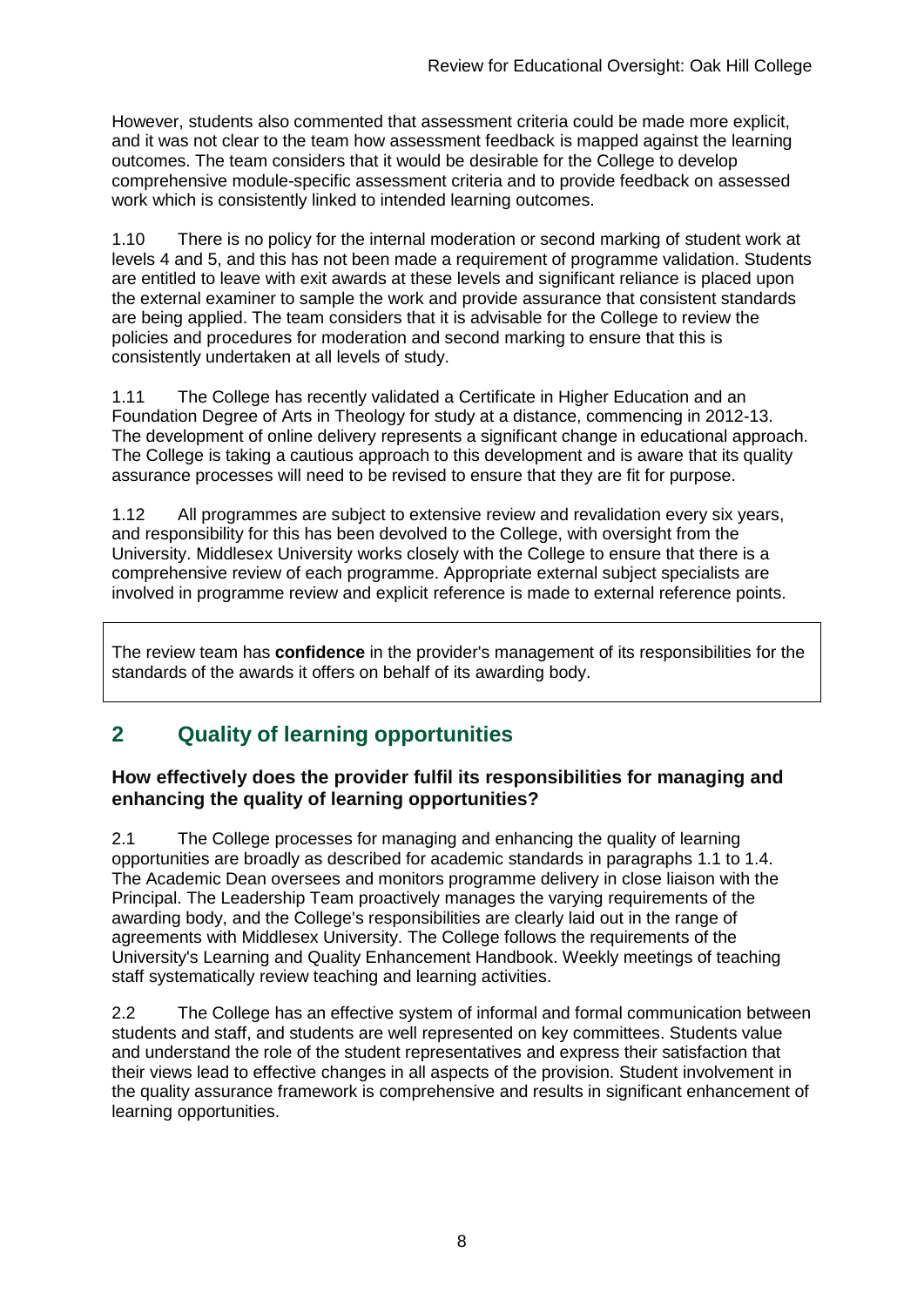#### **How effectively are external reference points used in the management and enhancement of learning opportunities?**

2.3 The Academic Infrastructure is used and applied in the processes for managing and enhancing learning opportunities. Engagement with various elements of the Academic Infrastructure, including key sections of the *Code of practice*, is outlined in paragraphs 1.5 and 1.6. College staff were able to articulate how key policies have been developed and mapped against the expectations of the *Code of practice*, including recruitment and admissions, work-based learning, and external examining.

#### **How does the provider assure itself that the quality of teaching and learning is being maintained and enhanced?**

Students are positive about their learning experience and the College has effective arrangements in place to assure that the quality of teaching is maintained and enhanced. Students spoke positively about the learning experience and the variety of teaching and assessment activities they experience. They commented that the learning experience matches their expectations, and that teaching approaches have become more interactive and discursive. They value the range of assessment tasks, which are challenging, and stated that tutors provided clear guidance on requirements and expectations. However, they expressed concerns about delays in the marking of assignments and the distribution of feedback. The College acknowledges that this has been exacerbated by the significant changes to the structure of the academic year with the introduction in 2011-12 of three-term delivery. Students commented that the delays in assessment feedback have sometimes impacted on the opportunity they had to improve before submitting their next assignment. It is advisable for the College to introduce a clear and comprehensive strategy to enable students to receive full and timely feedback on their assessed work.

2.4 There is an effective range of formal mechanisms for students to provide feedback. Students confirmed that staff are very approachable and supportive and keen to respond to suggested improvements in teaching delivery. Module and programme level feedback is gathered formally through student evaluation questionnaires, although the response rate for these is at times low. The College is aware of the need to address this by redesigning the form for use in paper or electronic format, and managing the submission process more closely. The team consider it desirable for the College to consider ways to improve the response rate for module and programme student evaluations.

2.5 The Course Evaluation Committee provides effective opportunities for students to raise and address all aspects of programme delivery and the student experience. Student representatives are fully involved in reviewing the feedback evaluations, and use this as a means of raising key issues to be addressed. Recent examples of concerns raised at the committee include timeliness of assessment feedback, the use of group work, and student workload. Students feel that matters raised are considered seriously by staff, and actions to address these are put in place. The extensive student engagement in the College's committees provides effective opportunities for students to identify, discuss and analyse emerging issues, and is good practice.

2.6 The existing Learning, Teaching and Assessment Strategy provides some guidance for staff. However, the College is aware that this is currently under-developed and its use as an active vehicle for guidance on current learning and teaching approaches has fallen into abeyance. An overhaul of the policy is planned for 2012-13 which is intended to incorporate strategies for new forms of delivery such as distance learning, and the use of the virtual learning environment. These areas are not fully addressed in the current strategy. In 2011-12 significant changes were made to the structure of the teaching year, moving from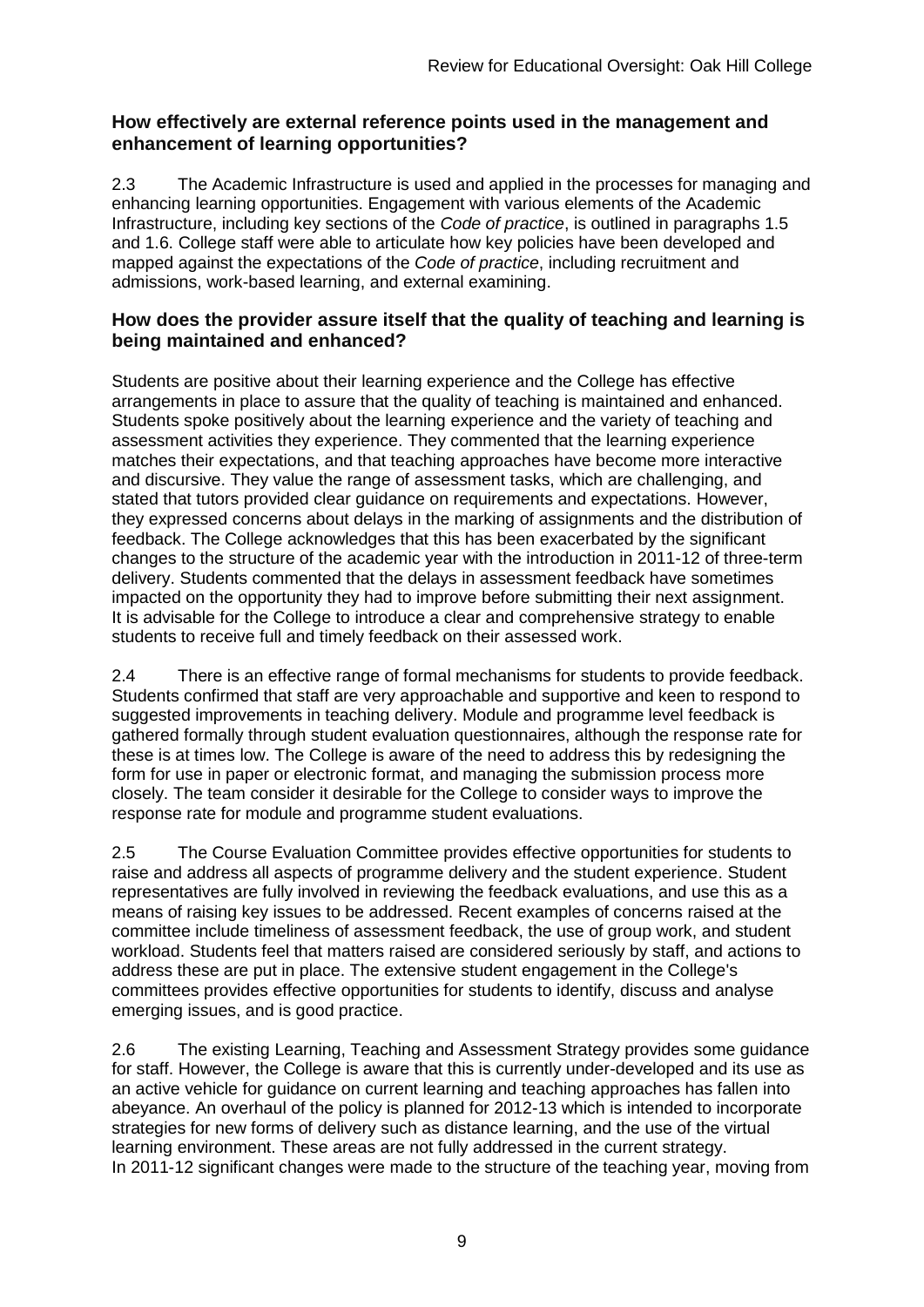two semesters to three terms. This was primarily done to accommodate the needs of newly validated programmes. During the current year both models have run, with some continuing students working to the original semester timetable. The College acknowledges that this transition has made for significant disruption during the current academic year. Students stated that they had been well informed of the changes and that they felt the current difficulties would be rectified for the start of the new year.

2.7 The College operates a peer observation system through a tutor pairing arrangement, and team teaching also takes place in some modules. The academic dean selects a different twin each academic year, and each member of the teaching staff is twin-observed at least twice annually. Staff meet afterwards to discuss the outcomes, and the staff twin reviews the module student evaluations for that teacher. However, there is no formal cross-college process for monitoring the outcomes of the peer observation process, although discussion takes place individually during annual appraisal. The team consider it is desirable to introduce and implement an effective teaching and learning strategy to support various modes of study, and undertake more formal monitoring and evaluation of teaching quality.

#### **How does the provider assure itself that students are supported effectively?**

2.9 There are highly effective arrangements for ensuring students are supported both formally and informally. All students receive an interview prior to enrolment, and many attend a micro teaching day where they can meet staff and attend lectures. Students commented that the application process was supportive and effective, and they value the open days, which they feel provide a realistic understanding of the College's expectations. There is good advice and guidance and students are able to transfer between different modes and programmes of study and find this very responsive to their personal and professional circumstances.

2.10 Students feel that they are highly valued members of a small community with excellent pastoral, academic and welfare support from highly accessible staff and peers. The primary source of individual pastoral, academic and peer support for full-time students is through the Fellowship Groups which meet weekly. Additionally, the personal tutor who leads the Fellowship Group formally meets students individually up to three times a year to discuss their progress. Support is also available through programme directors and course leaders who provide more discipline-based advice and support. Part-time students are not formally part of the Fellowship Groups, although they are effectively supported by the Academic Dean, and the newly appointed Director of Part-time Studies, who will have an increasing role in student support.

2.11 There are sound mechanisms for the provision of additional learning support, and needs are initially ascertained through the application form and at the student's interview. This ensures that students are screened for dyslexia and other learning support needs, and appropriate support and adjustments are made as required. Academic study skills are provided by staff who are readily accessible, and students feel confident that they know how to access academic and pastoral support. The highly supportive learning environment, including the Fellowship Groups, provides regular and structured academic and pastoral support for students and is good practice.

#### **What are the provider's arrangements for staff development to maintain and/or enhance the quality of learning opportunities?**

2.12 The College's self-evaluation acknowledges that further work is required to generate more effective staff development activities. The regular sharing of good practice at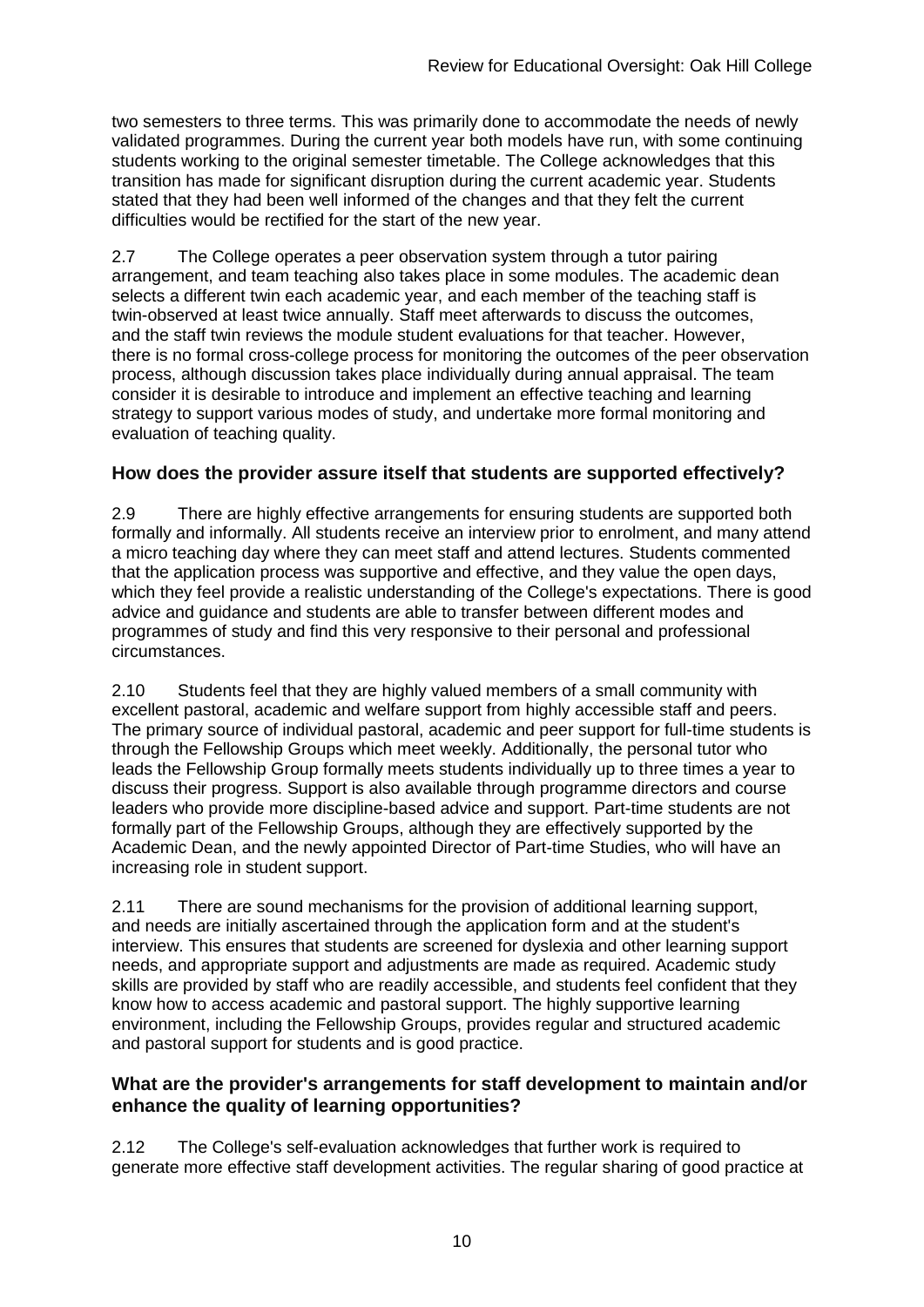weekly staff meetings has not been maintained during the current academic year because of other demands on staff time. The College has recruited highly qualified academics who maintain active networks in their subject discipline. New staff are mentored primarily through the monitoring of their assessment of students by more experienced staff. Few staff have undertaken teaching qualifications, although recently one member of staff has benefited from enrolment on the Middlesex University Postgraduate Certificate in Higher Education. The University has recently made this available in distance learning mode and the College intends to encourage staff to enrol on the programme, or undertake other teaching qualifications.

2.13 The College has a designated budget to support professional development. This provides funding for attendance at conferences and study leave for academic scholarship. These opportunities are highly valued by staff. The use of off-site staff development days has allowed the staff to address specific issues such as new course proposals or the redesign of programmes prior to validation. The agendas for these events would benefit from a focus on broader learning and teaching debates within the higher education sector. This type of developmental event has only taken place once in the current academic year, although the College wishes to extend this further in 2012-13.

2.14 The College benefits from staff development opportunities provided by Middlesex University, some of which have been delivered at the College. Occasionally staff have delivered development sessions to partners and stakeholders. Targeted staff development has taken place in line with the introduction of the virtual learning environment and new distance learning delivery. However, staff are less aware of the key developments in the higher education sector and the opportunities that exist to engage in discussions about pedagogy with colleagues beyond their subject specialist discipline. It is desirable for the College to take a more systematic approach to staff development and the mentoring of new staff, and to encourage wider engagement with developments in the higher education sector.

2.15 Staff appraisal takes places annually with the Principal and relies largely on a self-appraisal model. Goals are set for the next academic year, and requirements for staff development are agreed, although these are not formally monitored. The College's self-evaluation states that it does not consider appraisal to be a robust process. The College is revising the model to provide more realistic and achievable goals which respond proactively to its development needs. The team supports the actions that are being put in place.

#### **How effectively does the provider ensure that learning resources are accessible to students and sufficient to enable them to achieve the learning outcomes?**

2.16 The College has a clear business-planning process to ensure that resources are suitable for the achievement of the intended learning outcomes. Resources are scrutinised in the context of institutional accreditation, programme validation and periodic review by Middlesex University. The annual monitoring process identifies ongoing resource needs and module leaders keep resources under close review and report specifically on gaps in requirements. The majority of students and staff live on the campus, which assists in the development of a supportive learning community. The College houses a significant theological library and is well resourced for all provision. Students are highly satisfied with the stock, 24-hour opening, and individual support provided by library staff. The library also provides links to appropriate online subscription-based databases and e-books and has plans to expand this.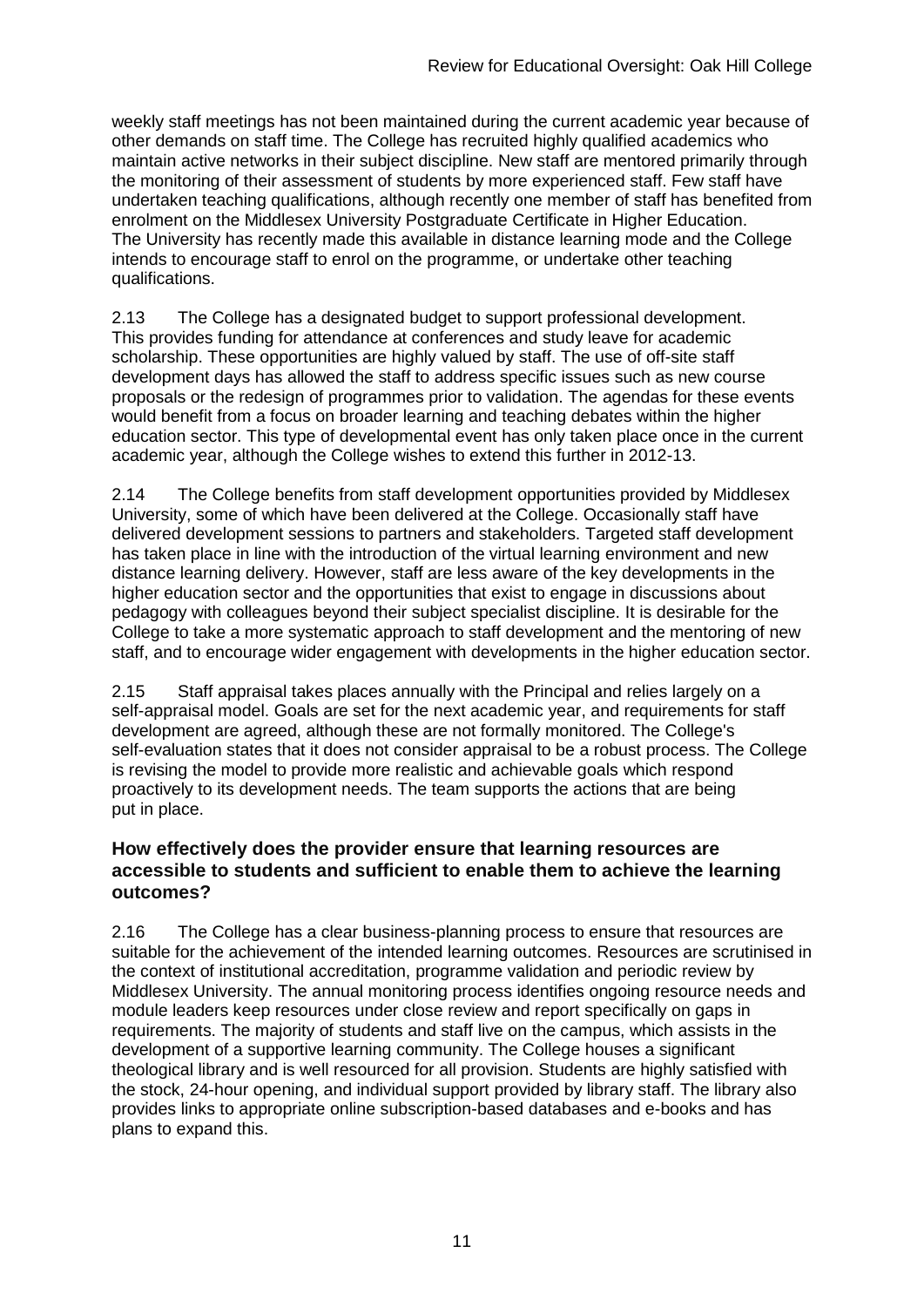2.17 Students and staff speak positively about the recent introduction of the virtual learning environment. The College acknowledges that there are many additional features which have yet to be embedded, and plans are in place to appoint an additional member of staff to support these developments. This has been developed by a project manager who is also a member of the academic staff team. The virtual learning environment is being used proactively to support learning and teaching, provide accurate and updated programme information on a module-by-module basis, and to serve as an adjunct to the information sources on the College website. Students commented that the virtual learning environment has had teething problems but is now working well. However, students also commented on the variability in the consistency of information available for different modules, and the inconsistent use of the virtual learning environment by staff. The College plans to expand the use of the virtual learning environment, for example in gathering student feedback, the online submission of student work and providing full and consistent teaching materials. However, it acknowledges that it has yet to take full advantage of the full potential of the medium and to establish minimum expectations for use as part of a College e-learning strategy. It is desirable for the College to formalise the policy on the management of the virtual learning environment to enable consistent availability of learning materials for all programmes.

2.18 Students value the extensive advice and guidance on work placement provided by the College. Provision for work placement is exceptional and is available for all collegebased students who are matched to placements by the Placement Officers. The work placement officer has very effective systems for placing students in the Ministry. The placement activities are integrated well into the module assessment and effectively prepare students for ministry. International placements are offered to students studying on the FdA Theology and BA (Hons) Theology and World Mission. Relationships with employers are good and students are supervised by the Minister at the placement church. Any arising issues are effectively dealt with by the personal tutors or the placement officer. The work placement support and guidance for students and staff provides effective preparation for those entering the Ministry and is an example of good practice.

The review team has **confidence** that the provider is fulfilling its responsibilities for managing and enhancing the quality of the intended learning opportunities it provides for students.

## **3 Public information**

#### **How effectively does the provider's public information communicate to students and other stakeholders about the higher education it provides?**

3.1 The College publishes a wide range of information about its higher education provision for potential and current students, staff, employers and other stakeholders. This is produced in hard copy and electronic format on its website, which is the primary means of external communication. The information published includes the College's mission, values and ethos statements, its facilities, programmes of study, awards information, entry requirements, application procedures, and careers guidance. The latter is appropriately focused on students entering the Ministry. The College usefully involves existing and past students in presenting some of this information in user-friendly video format.

3.2 Marketing materials, in the form of targeted advertisements, flyers, appeals documentation and prospectuses, are available in electronic and paper formats, and are used consistently at promotional events such as open mornings. The College's information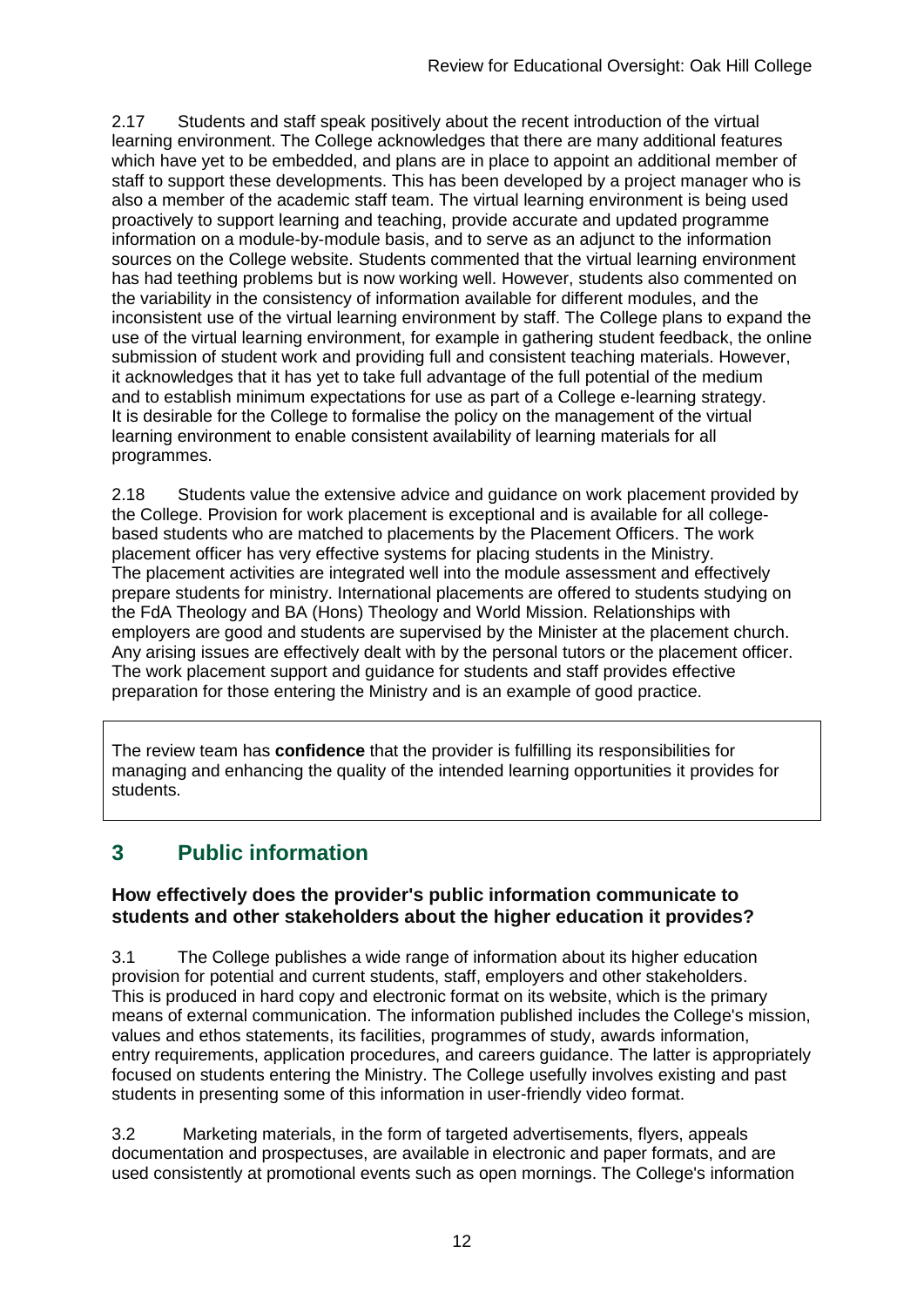for prospective students is made available by means of the brochure*,* which acts as the College's prospectus, the website and individual course brochures and these are supplemented by an application pack which helpfully contains detailed application information. The review team found that materials given to students are informative and accurate.

3.3 The College's published information aims to reinforce its profile both as a centre for study in theology, and its wider theological and spiritual reach. Information is of a high standard, and includes *Commentary* magazine, a College blog, and seminar and lecture series. These are made available to external parties online.

3.4 Programme specifications and programme handbooks provide full information on teaching, learning, assessment, and additional study support. Much of this information is also available in hard copy. The published information available on the website and in hard copy is straightforward, clear and easy to navigate. The website benefits from a regular monthly updating process.

#### **How effective are the provider's arrangements for assuring the accuracy and completeness of information it has responsibility for publishing?**

3.5 Responsibilities for publishing and ensuring the accuracy of publication are shared between the College and Middlesex University. The College meets the requirements of its awarding body in relation to all programme-specific documentation for awards it delivers. Public information related to all programmes of study leading to Middlesex University awards is subject to systematic production, scrutiny and monitoring procedures operated by the College and the University. This ensures information is accurate and complete.

3.6 The University stipulates conditions for advertising programmes of study, and these are managed appropriately by the College in conjunction with the Accreditation Link Tutor. Middlesex University is able to exercise its right to check all documentation relating to its awards, and the College facilitates this process. This systematically ensures that the College is fulfilling its obligations as outlined in the partnership agreements.

3.7 Electronic content on the website and virtual learning environment is uploaded following a clear process of checking for accuracy. The College has an appropriate timeline. outlining the stages and timescales in which key information is uploaded onto the website and the monthly updating process also checks for accuracy. The virtual learning environment is checked by the relevant senior member of the academic staff. The College takes deliberate steps to safeguard both its students and staff for data protection. It is currently updating its data protection policy and procedures to ensure that they are in line with current legislation.

3.8 The College does not have a formalised information strategy or a public information policy. However, areas of responsibility for the strategic oversight of the accuracy of public information within the College are understood informally. While the Principal has overall responsibility for the quality and accuracy of public information, operational and day-to-day responsibility is devolved to the Development Manager. The overall accuracy of learning materials and academic programme information is the responsibility of the Academic Dean who devolves day-to-day responsibility to course teams. Checks on accuracy of external publications are made by the Development Manager, the Vice Principal and the Academic Registrar, and the Academic Quality Assurance Officer. While these checks are currently effective, a clearer structure for responsibilities for respective areas would be of benefit to the College. It is desirable for the College to formalise the processes for the strategic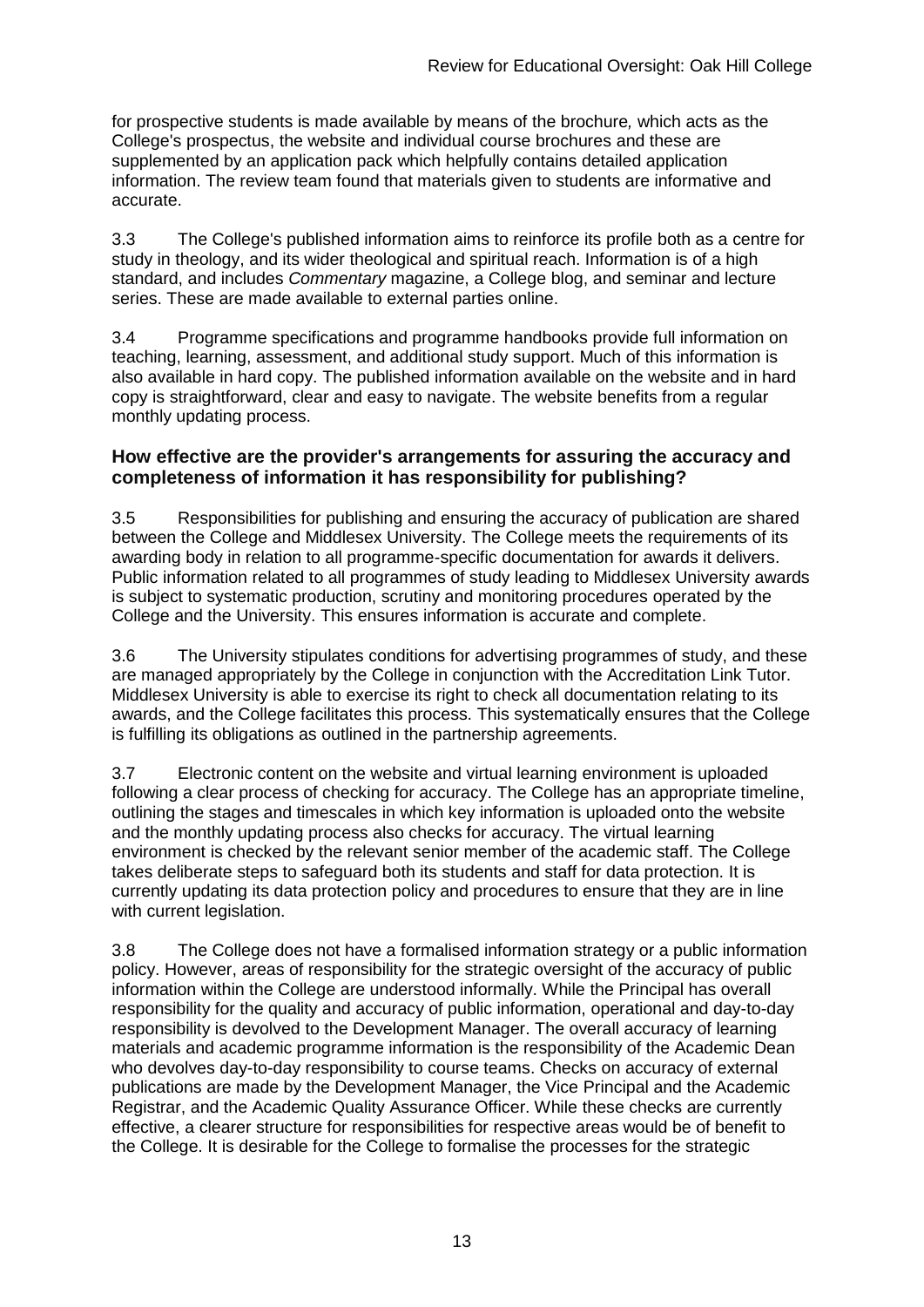management and dissemination of public information and to provide a clear reporting structure.

The team concludes that **reliance can be placed** on the accuracy and completeness of the information that the provider is responsible for publishing about itself and the programmes it delivers.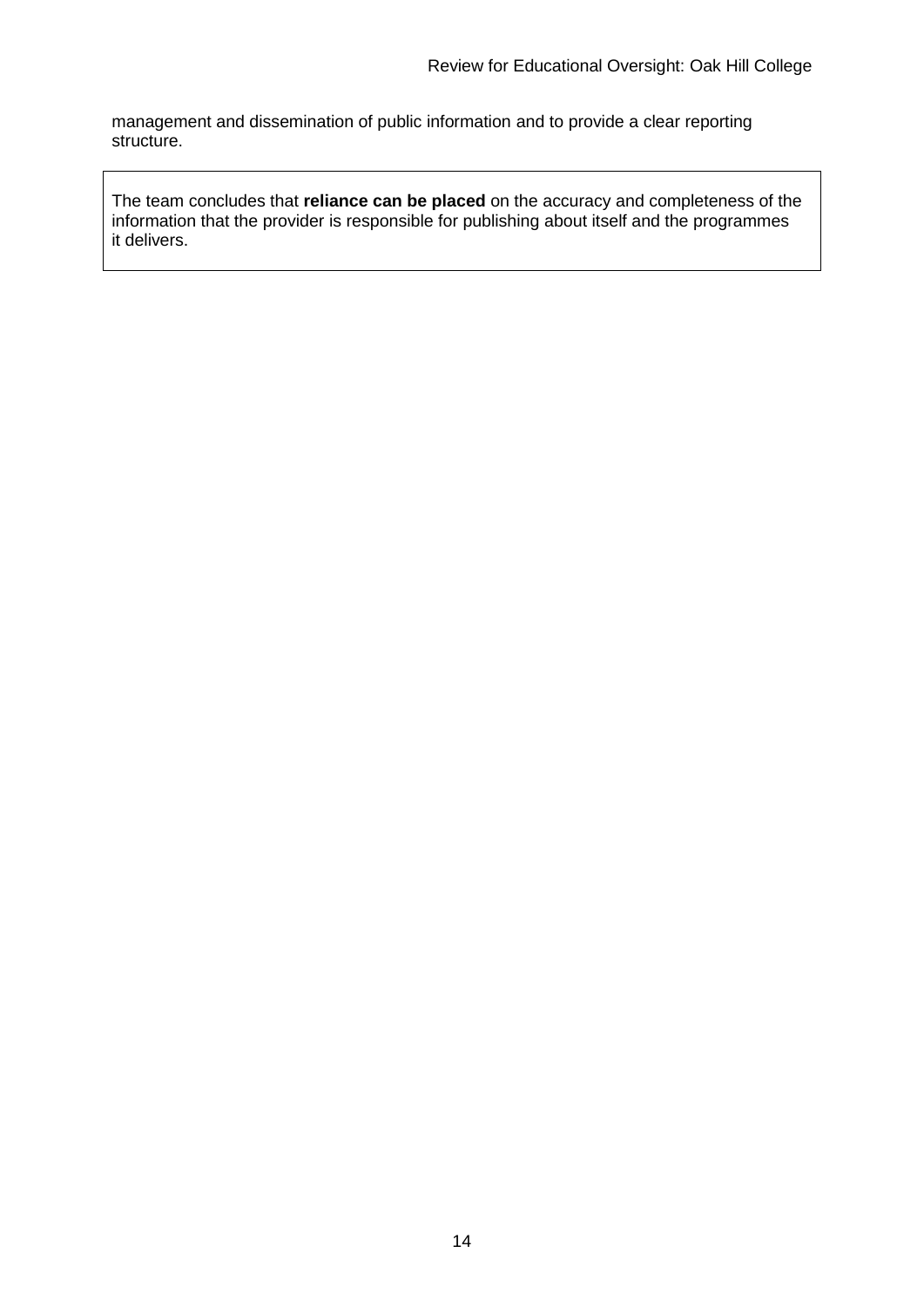## **Action plan<sup>3</sup>**

| Oak Hill College action plan relating to the Review for Educational Oversight June 2012                                                                                                                                         |                                                                                                                                                                                                                                                                                            |                                      |                                 |                                                                                                                                                 |                         |                                                                                                                                                                                                                                                                                                                                              |  |  |
|---------------------------------------------------------------------------------------------------------------------------------------------------------------------------------------------------------------------------------|--------------------------------------------------------------------------------------------------------------------------------------------------------------------------------------------------------------------------------------------------------------------------------------------|--------------------------------------|---------------------------------|-------------------------------------------------------------------------------------------------------------------------------------------------|-------------------------|----------------------------------------------------------------------------------------------------------------------------------------------------------------------------------------------------------------------------------------------------------------------------------------------------------------------------------------------|--|--|
| <b>Good practice</b>                                                                                                                                                                                                            | <b>Action to be taken</b>                                                                                                                                                                                                                                                                  | <b>Target date</b>                   | <b>Action by</b>                | <b>Success</b><br><b>indicators</b>                                                                                                             | <b>Reported to</b>      | <b>Evaluation</b>                                                                                                                                                                                                                                                                                                                            |  |  |
| The review team<br>identified the following<br>areas of good<br>practice that are<br>worthy of wider<br>dissemination within<br>the provider:                                                                                   |                                                                                                                                                                                                                                                                                            | End of term                          | Academic                        | Presence of a                                                                                                                                   | Courses                 |                                                                                                                                                                                                                                                                                                                                              |  |  |
| • the extensive<br>student<br>engagement in the<br>College's<br>committees<br>provides effective<br>opportunities for<br>students to identify,<br>discuss and<br>analyse emerging<br>issues (paragraphs<br>1.2, 1.8 and $2.6$ ) | Development of a<br>section on the virtual<br>learning environment<br>devoted to student<br>engagement: (a)<br>identifying student<br>representatives, (b)<br>advertising meetings,<br>(c) giving feedback<br>from those meetings,<br>and (d) encouraging<br>greater student<br>engagement | one 2012-13<br>(12 December<br>2012) | Quality<br>Assurance<br>Officer | virtual learning<br>environment page<br>with the requisite<br>information, kept<br>up-to-date<br>throughout the rest<br>of the academic<br>year | Evaluation<br>Committee | Brief survey at<br>the end of the<br>academic year,<br>asking returning<br>students (that is<br>to say students<br>who are not new<br>this year) whether<br>the new page and<br>the information<br>shared there has<br>helped them to<br>engage more with<br>quality assurance<br>processes<br>(Academic<br>Quality<br>Assurance<br>Officer) |  |  |

The provider has been required to develop this action plan to follow up on good practice and address any recommendations arising from the review. QAA monitors progress<br>The provider has been required to develop this action against the action plan, in conjunction with the provider's awarding body.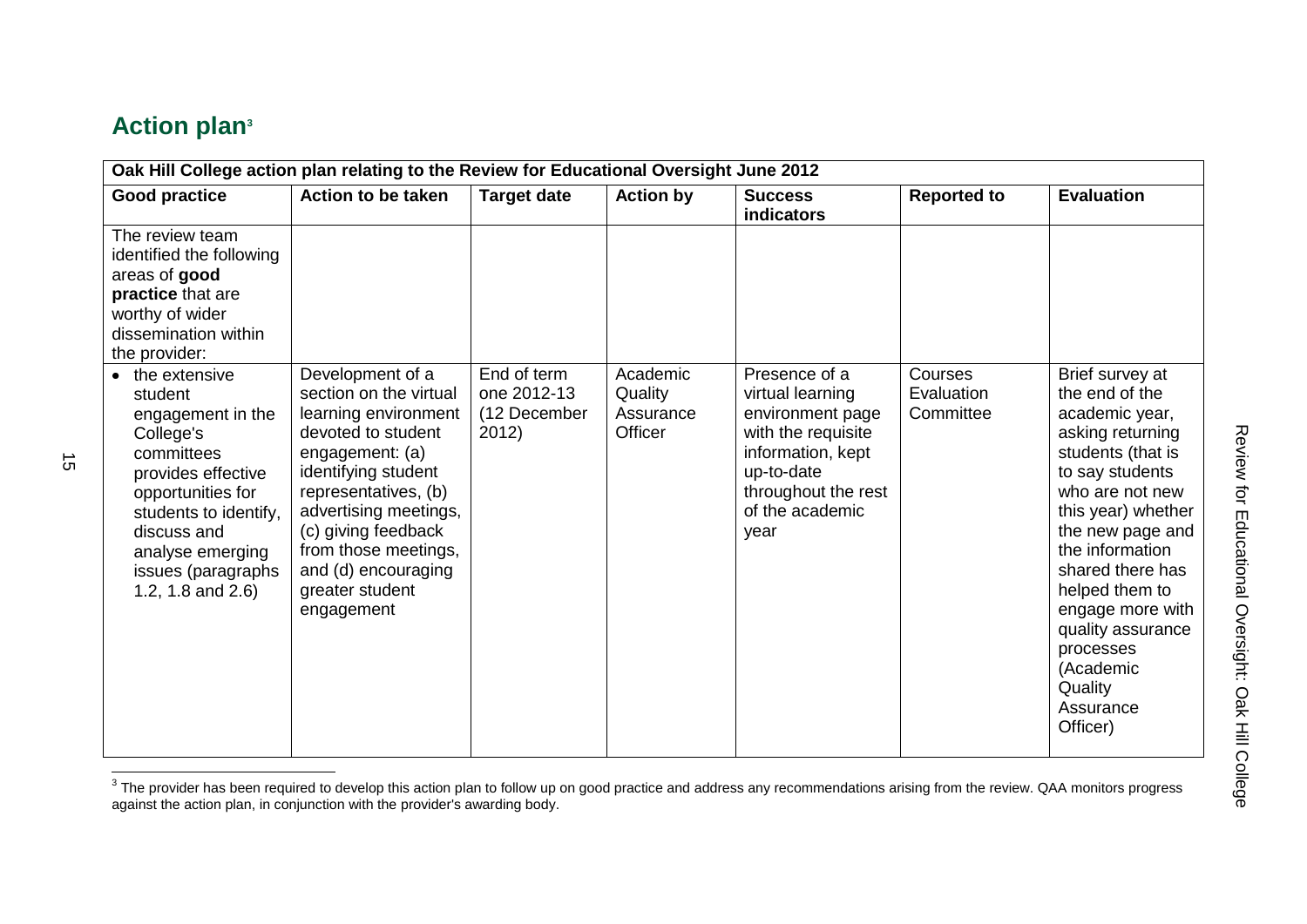| the highly<br>$\bullet$<br>supportive<br>academic and<br>pastoral learning<br>environment<br>(paragraphs<br>$2.10$ and $2.11$ ) | Review of Fellowship<br>Group policy and<br>practice to see how<br>fellowship groups<br>could be made more<br>effective                                                       | End of<br>academic year<br>2012-13 (12<br><b>July 2013)</b>               | Academic<br><b>Vice Principal</b><br>and Faculty                         | <b>Updated process</b><br>for fellowship<br>groups, to be<br>implemented<br>during the<br>academic year<br>2013-14                                       | <b>Faculty Meeting</b>                                                   | Review at a<br><b>Faculty Meeting</b><br>towards the end<br>of the 2013-14<br>academic year to<br>see whether the<br>new policy has<br>made a difference<br>(Academic Vice<br>Principal)                                                                                                                                                                                    |
|---------------------------------------------------------------------------------------------------------------------------------|-------------------------------------------------------------------------------------------------------------------------------------------------------------------------------|---------------------------------------------------------------------------|--------------------------------------------------------------------------|----------------------------------------------------------------------------------------------------------------------------------------------------------|--------------------------------------------------------------------------|-----------------------------------------------------------------------------------------------------------------------------------------------------------------------------------------------------------------------------------------------------------------------------------------------------------------------------------------------------------------------------|
| the highly effective<br>work placement<br>support and<br>guidance for<br>students and staff<br>(paragraph 2.18)                 | As part of the<br>forthcoming BA<br>Honours programme<br>review, exploration of<br>how to extend the<br>use of integrated<br>work placements into<br>the BA Hons<br>programme | End of<br>December<br>2013 (probable<br>date for BA<br>Honours<br>review) | Academic<br><b>Vice Principal</b><br>and<br>Placement<br><b>Officers</b> | Information on the<br>role of integrated<br>work placements in<br>the BA Honours<br>programme to be<br>included in the new<br>programme<br>documentation | Programme<br><b>Planning Team</b><br>for the Review<br>(to be confirmed) | During 2014-15,<br>review of the<br>effectiveness of<br>these work<br>placements as<br>part of the regular<br>termly reviews of<br>teaching and<br>learning at<br><b>Faculty Meetings</b><br>(Academic Vice<br>Principal)<br>Review of the<br>programme as a<br>whole as part of<br>the College's<br>regular validation<br>and review cycle<br>(Programme<br>Planning Team) |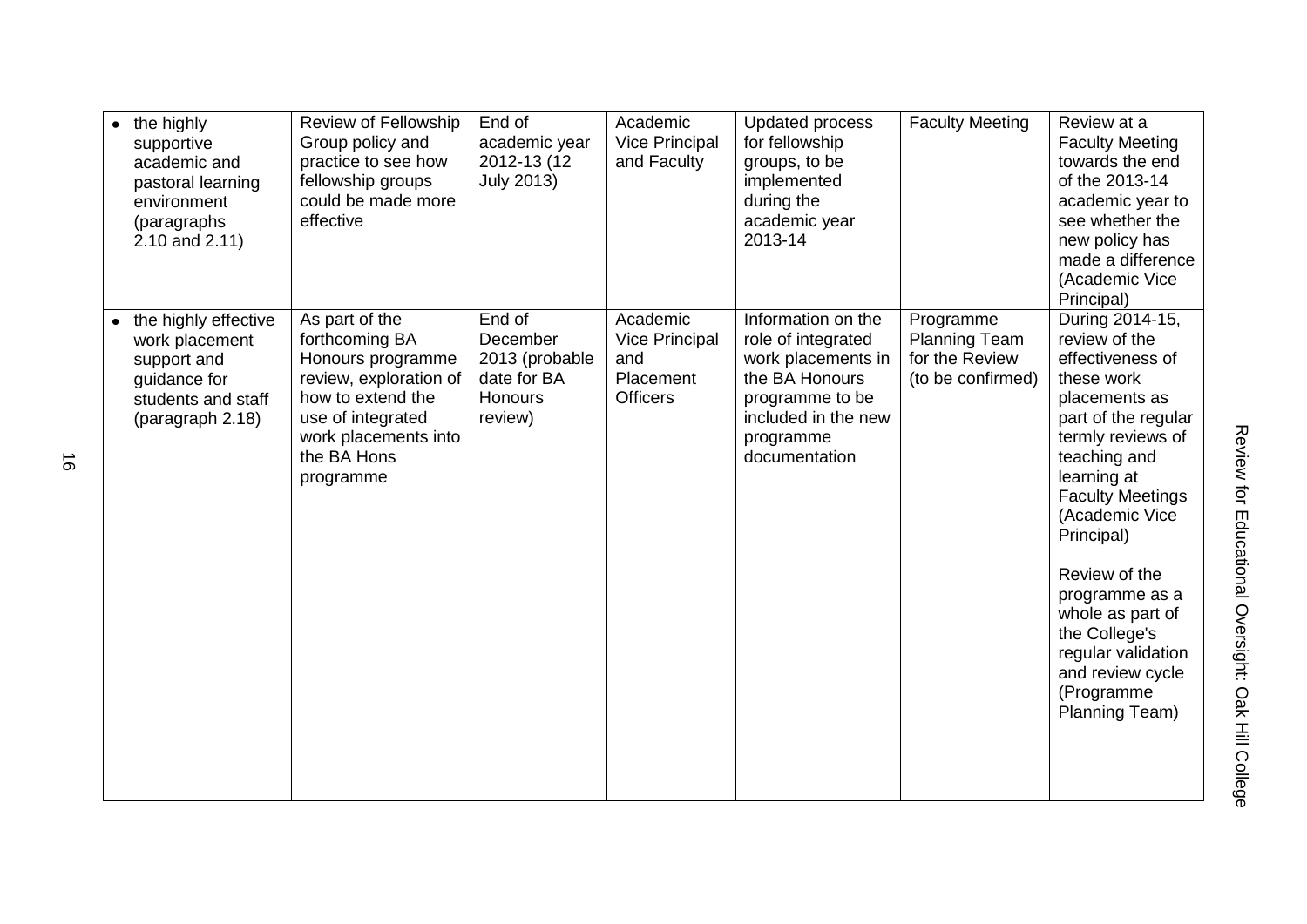| <b>Advisable</b>                                                                                                 | <b>Action to be taken</b>                                                                                                                | <b>Target date</b>                                               | <b>Action by</b>                  | <b>Success</b><br><b>indicators</b>                                                                                         | <b>Reported to</b>         | <b>Evaluation</b>                                                                                                                                            |
|------------------------------------------------------------------------------------------------------------------|------------------------------------------------------------------------------------------------------------------------------------------|------------------------------------------------------------------|-----------------------------------|-----------------------------------------------------------------------------------------------------------------------------|----------------------------|--------------------------------------------------------------------------------------------------------------------------------------------------------------|
| The team considers<br>that it is <b>advisable</b> for<br>the provider to:                                        |                                                                                                                                          |                                                                  |                                   |                                                                                                                             |                            |                                                                                                                                                              |
| • ensure that<br>moderation and<br>second marking is<br>undertaken<br>consistently at all<br>levels of study     | Agreement with<br>faculty of an<br>acceptable level of<br>sampling across all<br>levels of study                                         | 31 November<br>2012                                              | Academic<br><b>Vice Principal</b> | A clear process<br>which allows for<br>effective sampling<br>at all levels                                                  | Academic Board             | Review of work<br>submitted to the<br>examiners to<br>ensure that<br>sampling has<br>taken place                                                             |
| (paragraph 1.10)                                                                                                 | Creation of pairings<br>for sampling and<br>preparation of<br>instructions for all                                                       | End of term<br>one 2012-13<br>(12 December<br>2012)              | Academic<br><b>Vice Principal</b> | <b>Clear instructions</b><br>prepared and<br>issued to faculty on<br>time                                                   | Academic Board             | (Academic Vice<br>Principal)<br>Review of marks<br>sheets to see the<br>extent to which<br>marks were<br>changed as a<br>result (Academic<br>Vice Principal) |
| introduce a clear<br>and comprehensive<br>strategy for<br>providing<br>assessment<br>feedback<br>(paragraph 2.4) | Agreement with<br>faculty of deadlines<br>for the return of<br>feedback at the end<br>of each term's<br>marking period<br>during 2012-13 | Done (faculty<br>Meeting, 4 July<br>2012)                        | Academic<br>Registrar             | Identification of a<br>clear deadline for<br>the return of<br>assessed work at<br>the end of each<br>term during<br>2012-13 | Academic Vice<br>Principal | Confirmation from<br>faculty that work<br>was returned<br>within the<br>specified period<br>(Academic Vice<br>Principal)                                     |
|                                                                                                                  | Addition of those<br>deadlines to the<br>academic calendar<br>for 2012-13                                                                | Before start of<br>term one<br>2012-13<br>(21 September<br>2012) | Academic<br>Registrar             | Publication of all<br>three deadlines in<br>the academic<br>calendar 2012-13                                                | Academic Vice<br>Principal | Discussion with<br>student<br>representatives to<br>ensure that<br>students were<br>content with the                                                         |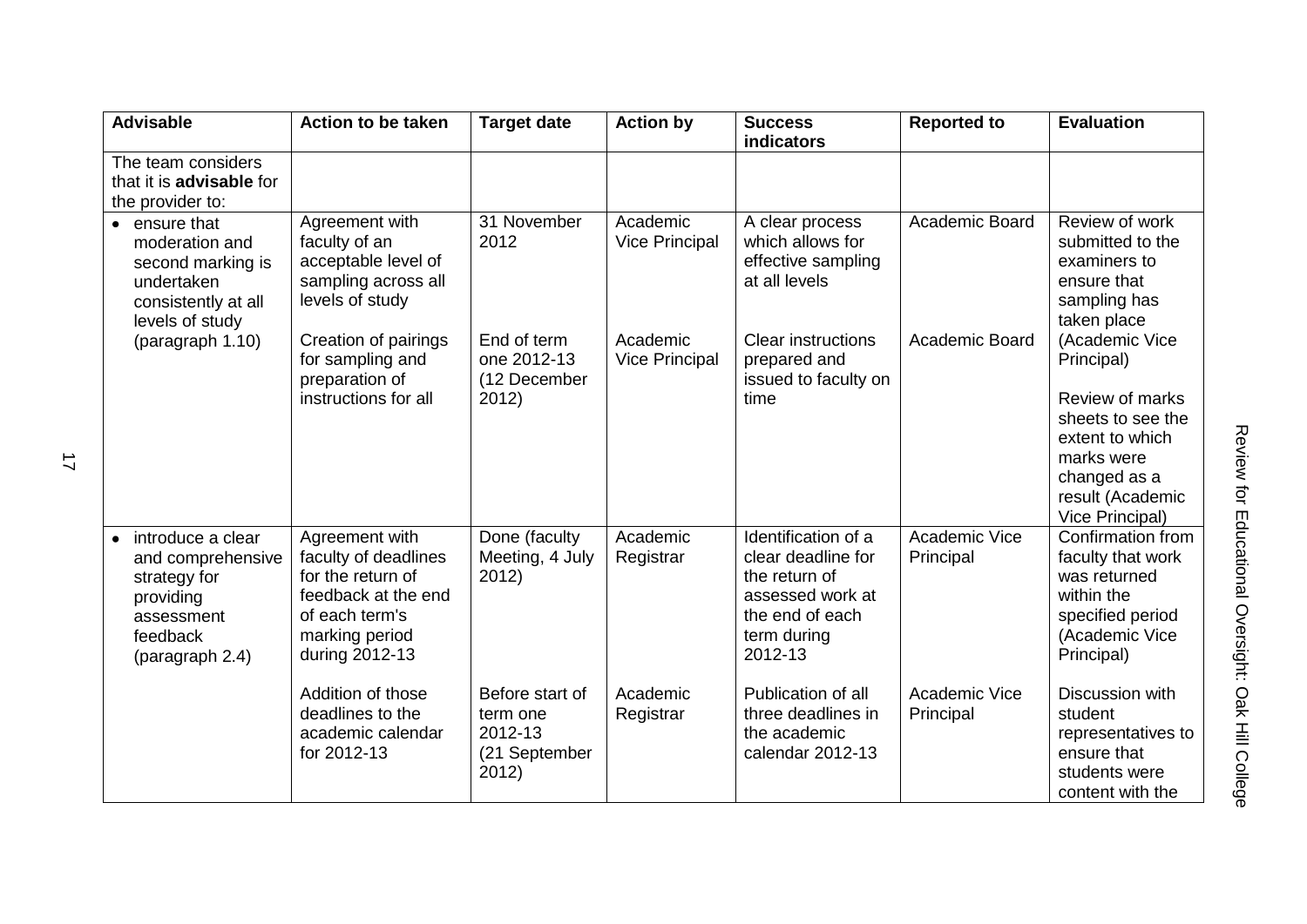|                                                     | Communication of<br>each term's deadline<br>to students as part of<br>the assessment<br>package for each<br>module | Beginning of<br>each new term<br>2012-13 | <b>All Faculty</b><br>with Academic<br>Registrar                       | Clear statement of<br>the deadline for<br>returning assessed<br>work in the<br>assessment<br>package for each<br>module                           | Academic Vice<br>Principal                                                                 | timeliness of<br>feedback<br>(Academic<br>Quality<br>Assurance<br>Officer)<br>Review of student                                                                     |
|-----------------------------------------------------|--------------------------------------------------------------------------------------------------------------------|------------------------------------------|------------------------------------------------------------------------|---------------------------------------------------------------------------------------------------------------------------------------------------|--------------------------------------------------------------------------------------------|---------------------------------------------------------------------------------------------------------------------------------------------------------------------|
|                                                     | Monitoring of those<br>deadlines and<br>periodic reminders to<br>Faculty as they<br>approach                       | End of each<br>term 2012-13              | Academic<br><b>Registrar with</b><br>Academic<br><b>Vice Principal</b> | All assessed work<br>returned to<br>students within four<br>working weeks of<br>the college<br>coursework<br>deadline (five<br>weeks in term two) | Courses<br>Evaluation<br>Committee (as a<br>formal response<br>to previous<br>discussions) | evaluation forms<br>which, from<br>2012-13, will<br>have a new<br>question on<br>timely return of<br>assessed work<br>(Academic<br>Quality<br>Assurance<br>Officer) |
| <b>Desirable</b>                                    | Action to be taken                                                                                                 | <b>Target date</b>                       | <b>Action by</b>                                                       | <b>Success</b><br><b>indicators</b>                                                                                                               | <b>Reported to</b>                                                                         | <b>Evaluation</b>                                                                                                                                                   |
| The team considers                                  |                                                                                                                    |                                          |                                                                        |                                                                                                                                                   |                                                                                            |                                                                                                                                                                     |
| that it is <b>desirable</b> for<br>the provider to: |                                                                                                                    |                                          |                                                                        |                                                                                                                                                   |                                                                                            |                                                                                                                                                                     |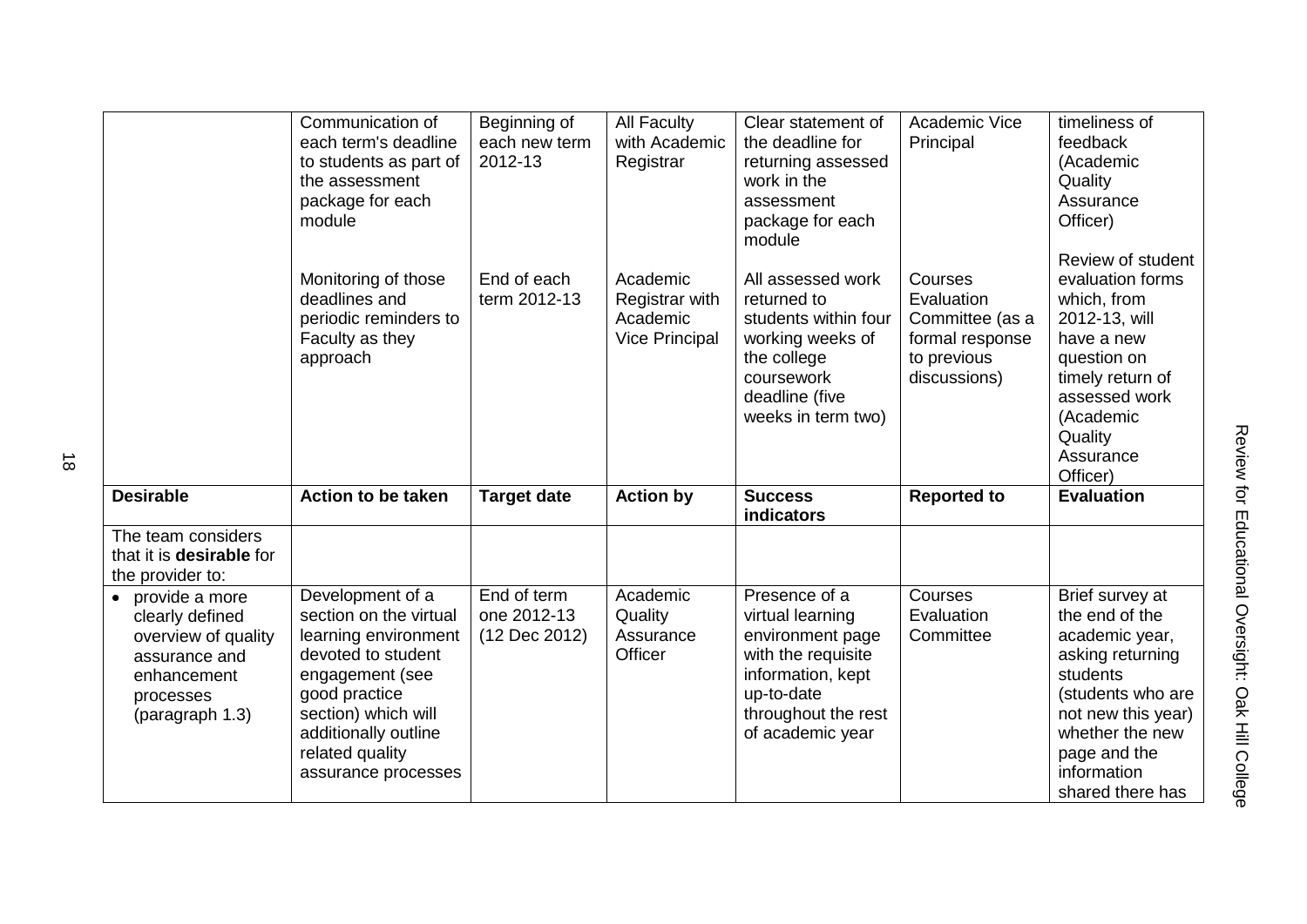|                                                                                                                                                                                                               |                                                                  |                                                                                       |                                                                                                                                                                                                                |                            | helped them to be<br>more aware of<br>quality assurance<br>activity at College<br>(Academic<br>Quality<br>Assurance<br>Officer)                                                                                                      |
|---------------------------------------------------------------------------------------------------------------------------------------------------------------------------------------------------------------|------------------------------------------------------------------|---------------------------------------------------------------------------------------|----------------------------------------------------------------------------------------------------------------------------------------------------------------------------------------------------------------|----------------------------|--------------------------------------------------------------------------------------------------------------------------------------------------------------------------------------------------------------------------------------|
| Revision of the<br><b>Quality Assurance</b><br>section of the<br><b>College Handbooks</b><br>to outline the<br>College's quality<br>assurance processes<br>more clearly for<br>students                       | Before start of<br>term one<br>2012-13<br>(21 September<br>2012) | Academic<br>Registrar with<br>Academic<br>Quality<br>Assurance<br>Officer             | <b>Updated sections</b><br>in each Handbook,<br>agreed in advance<br>with the Academic<br><b>Vice Principal</b>                                                                                                | Academic Vice<br>Principal | To be reviewed<br>as part of the<br>brief survey<br>mentioned above<br>(Academic<br>Quality<br>Assurance<br>Officer)                                                                                                                 |
| Addition of a new<br>section within the<br>Learning, Teaching<br>and Assessment<br>Strategy to outline<br>(a) how quality<br>assurance is done,<br>and (b) how the<br>College will seek to<br>enhance quality | End of<br>academic year<br>2012-13<br>(12 July 2013)             | Academic<br><b>Vice Principal</b><br>with Academic<br>Quality<br>Assurance<br>Officer | New section added<br>as part of a wider<br>update of the<br>Learning, Teaching<br>and Assessment<br>Strategy, to be<br>formally approved<br>by the Academic<br>Board before the<br>end of the<br>academic year | Academic Board             | Confirmation that<br>the Academic<br>Board is satisfied<br>with the<br>provisions made<br>in the new<br>Learning,<br>Teaching and<br>Assessment<br>Strategy (at its<br>final meeting of<br>the year)<br>(Academic Vice<br>Principal) |
| Clarification of the                                                                                                                                                                                          | End of<br>academic year                                          | Academic<br><b>Vice Principal</b>                                                     | New, more<br>detailed, job                                                                                                                                                                                     | Leadership<br>Team         | Review of the<br>new role during                                                                                                                                                                                                     |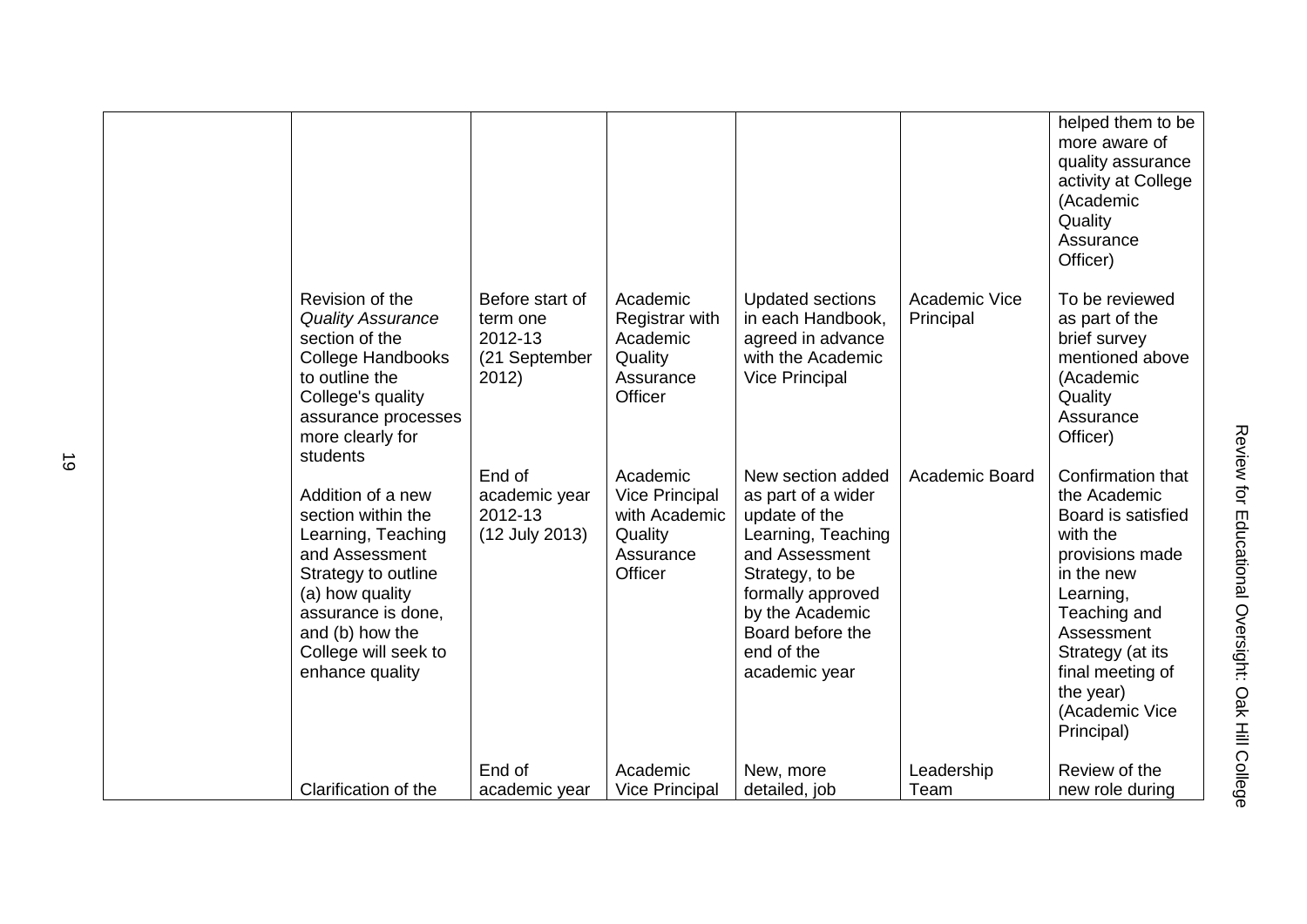|                                                                                                                                                                         | precise roles and<br>responsibilities of the<br><b>Academic Quality</b><br><b>Assurance Officer</b>                                           | 2012-13<br>(12 Jul 2013)                    | with Academic<br>Quality<br>Assurance<br>Officer | description agreed<br>by the Leadership<br>Team                                                                                                                                                                      |                                                          | appraisals with<br>the Academic<br>Vice Principal in<br>2012-13 and<br>2013-14<br>(Academic Vice<br>Principal)                                                                                                                                                                                                                   |
|-------------------------------------------------------------------------------------------------------------------------------------------------------------------------|-----------------------------------------------------------------------------------------------------------------------------------------------|---------------------------------------------|--------------------------------------------------|----------------------------------------------------------------------------------------------------------------------------------------------------------------------------------------------------------------------|----------------------------------------------------------|----------------------------------------------------------------------------------------------------------------------------------------------------------------------------------------------------------------------------------------------------------------------------------------------------------------------------------|
| $\bullet$ develop<br>comprehensive<br>module-specific<br>assessment criteria<br>which are<br>consistently linked<br>to intended<br>learning outcomes<br>(paragraph 1.9) | Review modules to<br>ensure that<br>assessment tasks<br>are testing the<br>intended learning<br>outcomes                                      | Before the start<br>of each term<br>2012-13 | <b>All Faculty</b>                               | Amendment of<br>assessment tasks<br>as required at the<br>relevant Academic<br>Board meeting<br>Clarification that<br>examiners are<br>happy with the<br>assessment tasks<br>in relation to the<br>learning outcomes | Academic Board                                           | Acceptance by<br>the Academic<br>Board of revised<br>module<br>descriptions<br>where necessary<br>(Academic Vice<br>Principal)<br>Confirmation in<br>the Examiners'<br>Reports for the<br>academic year<br>2012-13 that they<br>are happy with<br>the way in which<br>assessment<br>packages engage<br>with learning<br>outcomes |
|                                                                                                                                                                         | Reminder from the<br>Academic Vice<br>Principal that faculty<br>should make clear<br>reference to the<br>learning outcomes<br>and the marking | End of each<br>term<br>$(2012-13)$          | Academic<br><b>Vice Principal</b>                | Reminder issued<br>by the Academic<br><b>Vice Principal</b><br>towards the end of<br>each term                                                                                                                       | Assessment<br><b>Board</b><br>Assessment<br><b>Board</b> | Review of work<br>submitted to the<br>examiners to<br>ensure that<br>feedback<br>references the<br>learning                                                                                                                                                                                                                      |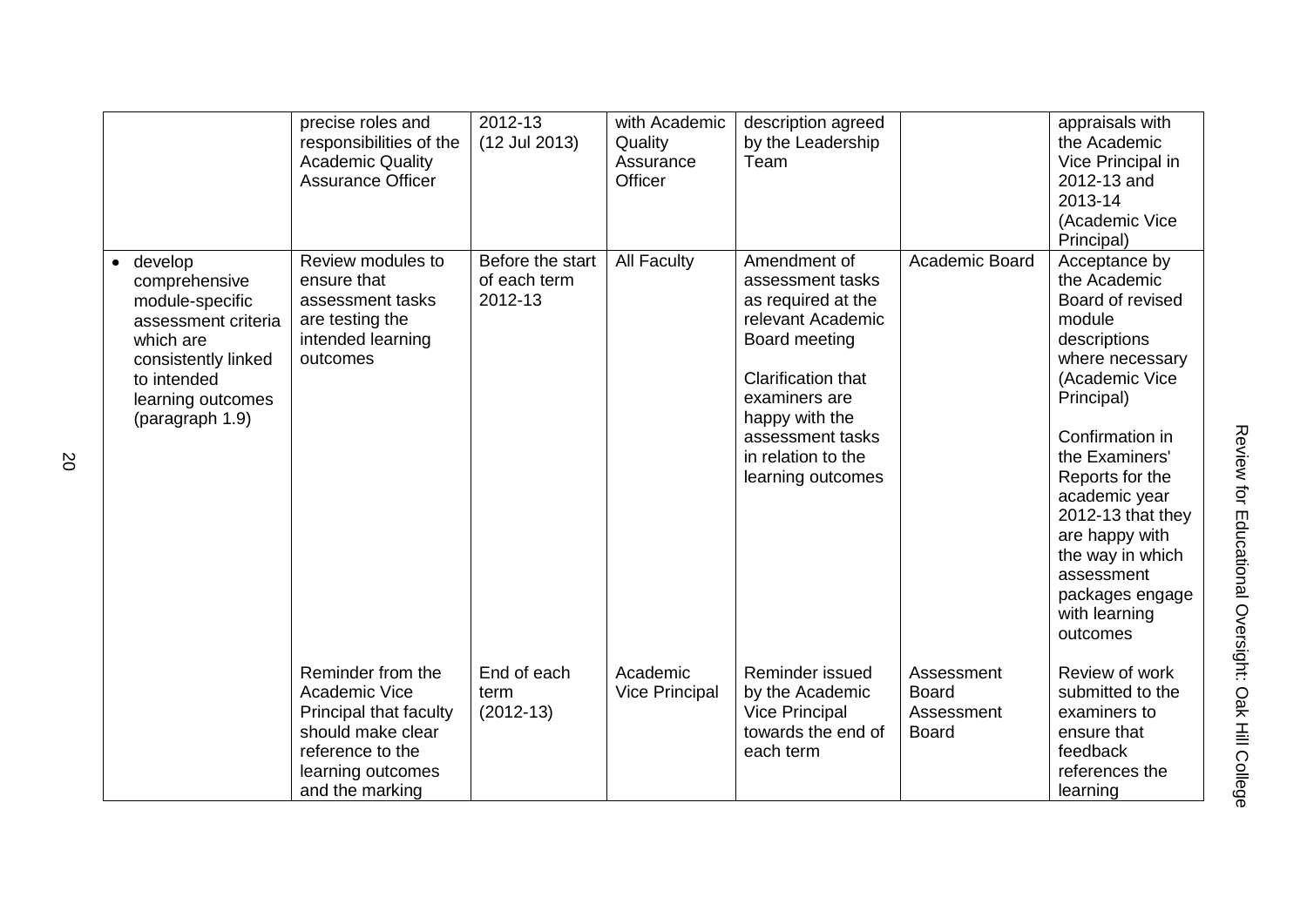|                                                                                                                           | grids in their<br>feedback, and sign<br>and date it                                                                                                         |                                                          |                                                                                                       |                                                                                                                                                     |                                                                          | outcomes and<br>marking criteria,<br>is clear and has<br>been signed<br>(Academic Vice<br>Principal)                                                                              |
|---------------------------------------------------------------------------------------------------------------------------|-------------------------------------------------------------------------------------------------------------------------------------------------------------|----------------------------------------------------------|-------------------------------------------------------------------------------------------------------|-----------------------------------------------------------------------------------------------------------------------------------------------------|--------------------------------------------------------------------------|-----------------------------------------------------------------------------------------------------------------------------------------------------------------------------------|
| consider ways to<br>improve the<br>response rate for<br>module and<br>programme student<br>evaluations<br>(paragraph 2.5) | Development of a<br>new student<br>evaluation form (for<br>modules and<br>programmes) which<br>asks more targeted<br>questions and is<br>easier to complete | Before start of<br>term one<br>2012-13<br>(21 Sept 2012) | Academic<br>Quality<br>Assurance<br>Officer with<br><b>Student</b><br>Academic<br>Represen-<br>tative | New forms<br>accepted by the<br>faculty and<br>subsequently by<br>the Courses<br>Evaluation<br>Committee (at its<br>first meeting of the<br>year)   | <b>Faculty Meeting</b><br>and then<br>Courses<br>Evaluation<br>Committee | Review of the<br>response rate at<br>both module and<br>programme level<br>at the end of the<br>academic year<br>2012-13: the aim<br>will be for a 10%<br>increase in<br>feedback |
|                                                                                                                           | Development of a<br>new (electronic)<br>process for the<br>completion and<br>analysis of student<br>evaluation forms                                        | Before start of<br>term one<br>2012-13<br>(21 Sept 2012) | Academic<br>Quality<br>Assurance<br>Officer with<br><b>Student</b><br>Academic<br>Represen-<br>tative | New process<br>accepted by the<br>faculty and<br>subsequently by<br>the Courses<br>Evaluation<br>Committee (at its<br>first meeting of the<br>year) | <b>Faculty Meeting</b><br>and then<br>Courses<br>Evaluation<br>Committee | received as<br>against 2011-12<br>(Academic<br>Quality<br>Assurance<br>Officer)                                                                                                   |
|                                                                                                                           | Implementation of<br>the new process<br>during the academic<br>year 2012-13                                                                                 | End of term<br>one 2012-13<br>(12 Dec 2012)              | Academic<br>Quality<br>Assurance<br>Officer                                                           | New forms sent out<br>according to the<br>new process<br>towards the end of<br>term one                                                             | Courses<br>Evaluation<br>Committee                                       |                                                                                                                                                                                   |
| introduce a<br>teaching and<br>learning strategy to                                                                       | Development of a<br>formal timeframe for<br>working through the                                                                                             | Before start of<br>term one<br>2012-13                   | Academic<br>Quality<br>Assurance                                                                      | Schedule agreed<br>with faculty early<br>on in the new                                                                                              | <b>Faculty Meeting</b>                                                   | Comparison of<br>the new Learning<br>and Teaching                                                                                                                                 |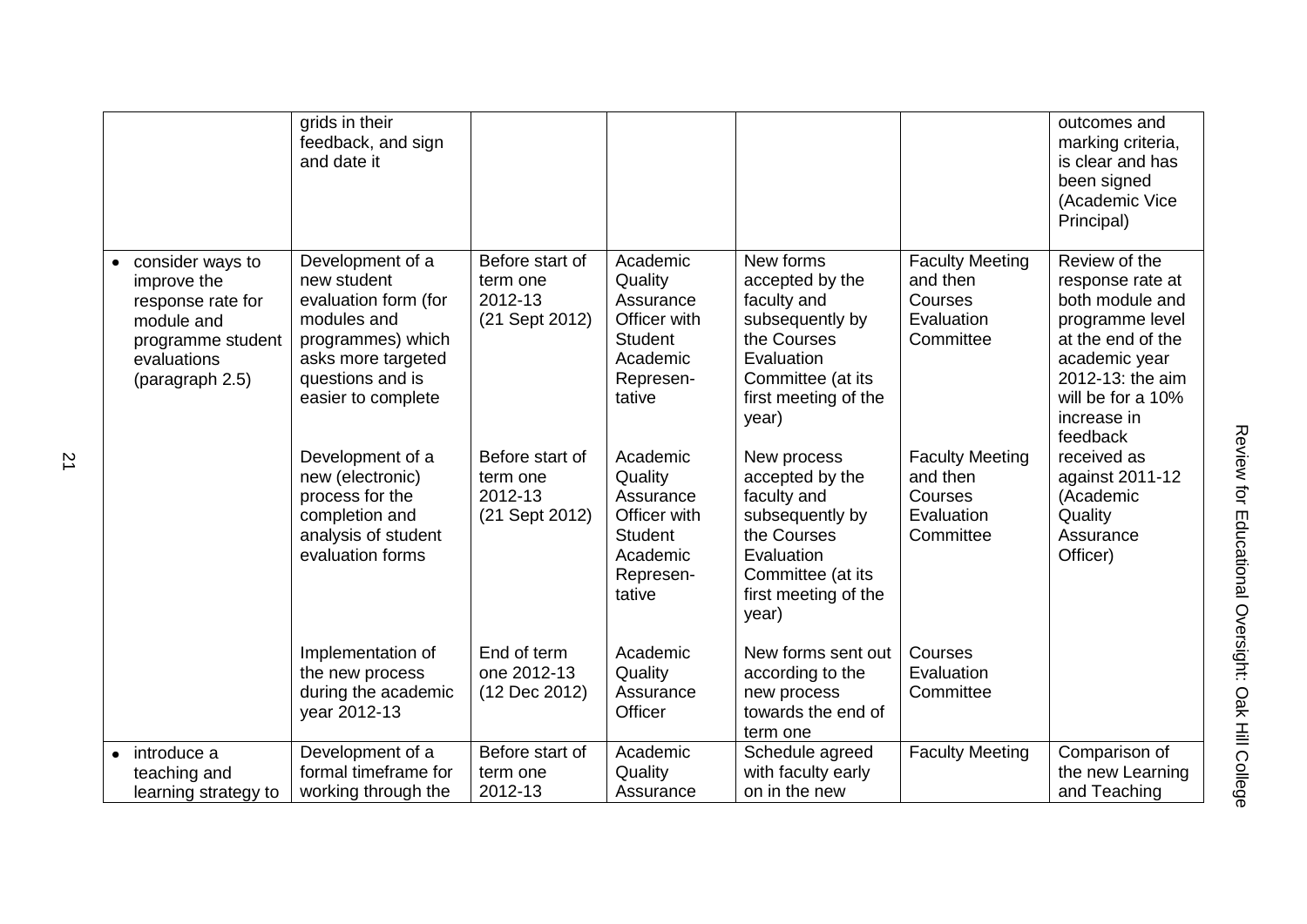| predecessor<br>during the<br>summer of 2013<br>to check that the<br>new version more                                                     |                                                    |
|------------------------------------------------------------------------------------------------------------------------------------------|----------------------------------------------------|
| accurately<br>describes the<br>College's<br>processes and<br>plans (Academic<br>Vice Principal)                                          |                                                    |
| <b>Identification of</b><br>areas for further<br>work (Academic<br>Vice Principal)                                                       |                                                    |
| Monitoring to<br>ensure that termly<br>observations are<br>taking place as<br>scheduled<br>(Academic<br>Quality<br>Assurance<br>Officer) | Review for Educational Oversight: Oak Hill College |
| Confirmation at<br>the final Courses<br>Evaluation<br>Committee of the<br>year that all<br>observations                                  |                                                    |

|                                                                                                                                                                                                                                              |                                                                  |                                                                                      |                                                                                                                                                                              |                                                                          | predecessor<br>during the<br>summer of 2013<br>to check that the                                                                                                                                   |
|----------------------------------------------------------------------------------------------------------------------------------------------------------------------------------------------------------------------------------------------|------------------------------------------------------------------|--------------------------------------------------------------------------------------|------------------------------------------------------------------------------------------------------------------------------------------------------------------------------|--------------------------------------------------------------------------|----------------------------------------------------------------------------------------------------------------------------------------------------------------------------------------------------|
| Discussion of<br>sections of the<br>Learning and<br><b>Teaching Strategy at</b><br><b>Faculty Meetings</b><br>during the academic<br>year 2012-13,<br>leading to a revision<br>of each section by<br>the Academic Vice<br>Principal          | End of<br>academic year<br>2012-13<br>(12 July 2013)             | Academic<br>Quality<br>Assurance<br>Officer and<br>Academic<br><b>Vice Principal</b> | Revised version of<br>the Learning and<br>Teaching<br>Assessment<br>Strategy approved<br>by the Academic<br>Board at its final<br>meeting of the<br>academic year<br>2012-13 | <b>Faculty Meeting</b><br>and Academic<br><b>Board</b>                   | new version more<br>accurately<br>describes the<br>College's<br>processes and<br>plans (Academic<br>Vice Principal)<br>Identification of<br>areas for further<br>work (Academic<br>Vice Principal) |
| Creation of (a) a<br>tutor twins list for<br>$2012 - 13$ ; (b)<br>instructions/forms for<br>a more clearly<br>defined, termly, tutor<br>twin observation<br>system; and (c) a<br>process for reporting<br>on completed class<br>observations | Before start of<br>term one<br>2012-13<br>(21 September<br>2012) | Academic<br>Quality<br>Assurance<br>Officer and<br>Academic<br><b>Vice Principal</b> | Approval of a new<br>process for tutor<br>twin observations<br>by the faculty early<br>on in term one<br>$(2012-13)$                                                         | <b>Faculty Meeting</b><br>and then<br>Courses<br>Evaluation<br>Committee | Monitoring to<br>ensure that termly<br>observations are<br>taking place as<br>scheduled<br>(Academic<br>Quality<br>Assurance<br>Officer)<br>Confirmation at<br>the final Courses                   |
| Agreement of a<br>schedule for the<br><b>Academic Vice</b>                                                                                                                                                                                   | Before start of<br>term one<br>2012-13                           | Academic<br>Quality<br>Assurance                                                     | Approval by the<br>faculty early on in<br>term one 2012-13                                                                                                                   | <b>Faculty Meeting</b><br>and then<br>Courses                            | Evaluation<br>Committee of the<br>year that all<br>observations                                                                                                                                    |
|                                                                                                                                                                                                                                              | during 2012-13<br>Principal to sit in on                         | (21 Septmber                                                                         | Officer and                                                                                                                                                                  | of a process for                                                         | Evaluation                                                                                                                                                                                         |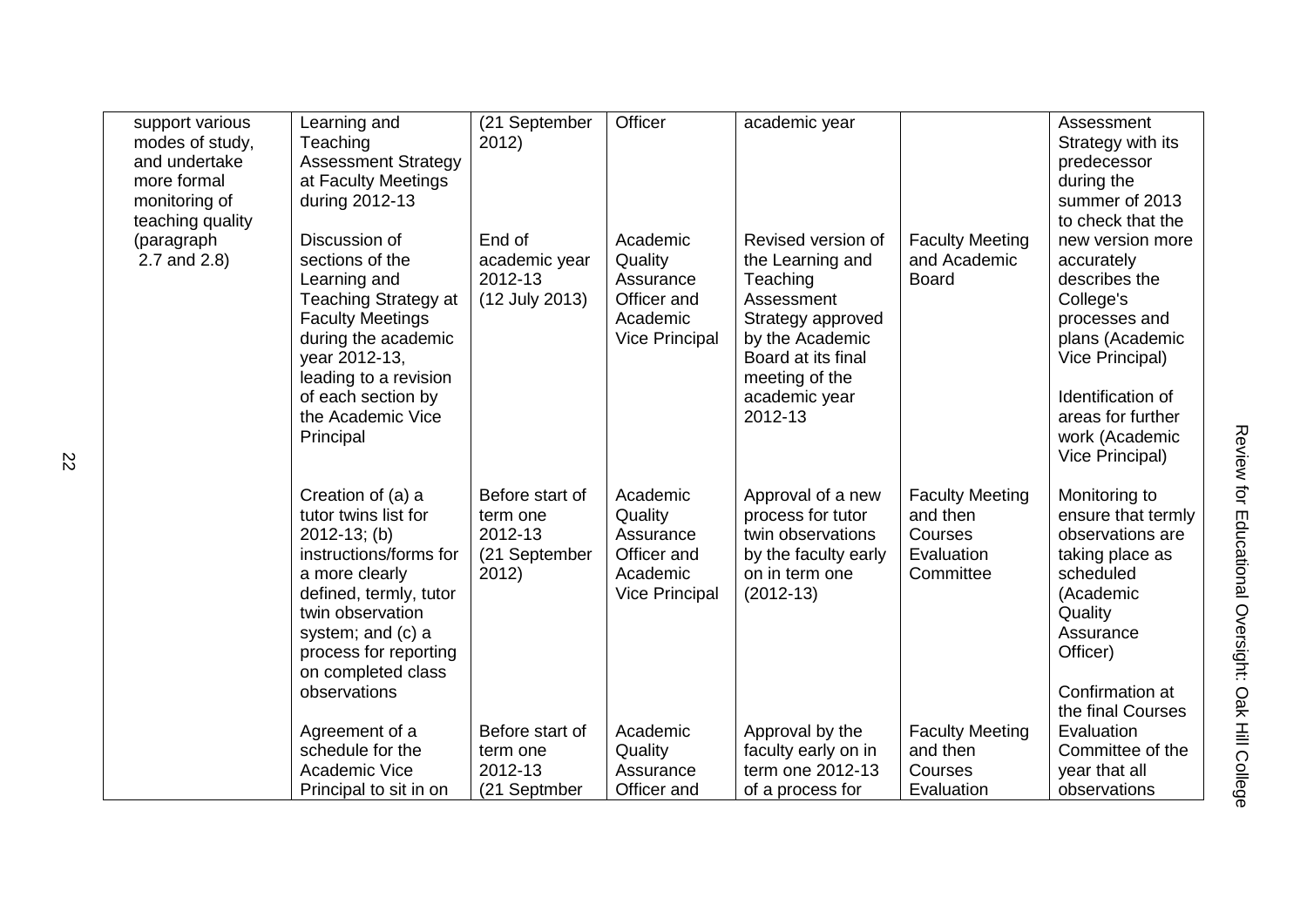|                                                                                                                        | at least one and<br>preferably two<br>classes per year for<br>each faculty member                                                                                               | 2012)                                                            | Academic<br><b>Vice Principal</b>                  | class observation<br>by the Academic<br><b>Vice Principal</b>                                                                              | Committee              | have been<br>completed as<br>planned<br>(Academic<br>Quality<br>Assurance<br>Officer)                                                                                   |
|------------------------------------------------------------------------------------------------------------------------|---------------------------------------------------------------------------------------------------------------------------------------------------------------------------------|------------------------------------------------------------------|----------------------------------------------------|--------------------------------------------------------------------------------------------------------------------------------------------|------------------------|-------------------------------------------------------------------------------------------------------------------------------------------------------------------------|
| take a more<br>systematic<br>approach to staff<br>development and<br>the mentoring of<br>new staff<br>(paragraph 2.14) | Finalise revision of<br>the faculty appraisal<br>process, in<br>consultation with<br>faculty and the<br><b>Human Resources</b><br>Manager for the<br>Kingham Hill Trust         | Before start of<br>term three<br>2012-13<br>(8 April 2013)       | Principal and<br>Academic<br><b>Vice Principal</b> | Agreement by the<br>Leadership Team<br>of a new appraisal<br>form and process<br>before the start of<br>term three of the<br>academic year | Leadership<br>Team     | Review of the<br>Faculty<br>appraisals carried<br>out in 2012-13 to<br>ensure that they<br>do set clear<br>goals, provide for<br>evaluation of<br>progress against      |
|                                                                                                                        | Agreement of a<br>mechanism through<br>which learnings from<br>observations by tutor<br>twins and the<br>Academic Vice<br>Principal can be fed<br>into the appraisal<br>process | Before start of<br>term three<br>2012-13<br>(8 April 2013)       | Academic<br><b>Vice Principal</b>                  | Agreement by the<br>Leadership Team<br>of a mechanism for<br>including feedback<br>from teaching<br>observations                           | Leadership<br>Team     | those goals, and<br>incorporate<br>learnings from the<br>new teaching<br>observation<br>system (Principal<br>with Academic<br>Vice Principal)                           |
|                                                                                                                        | Re-introduction of<br>slot at weekly<br><b>Faculty Meetings for</b><br>the sharing of best<br>practice in teaching                                                              | Before start of<br>term one<br>2012-13<br>(21 September<br>2012) | Academic<br>Quality<br>Assurance<br>Officer        | In principle<br>schedule agreed<br>with faculty early<br>on in the new<br>academic year                                                    | <b>Faculty Meeting</b> | <b>Review of Faculty</b><br>Meetings at the<br>end of the year to<br>ensure that best<br>practice was<br>shared during at<br>least half of them<br>(Academic<br>Quality |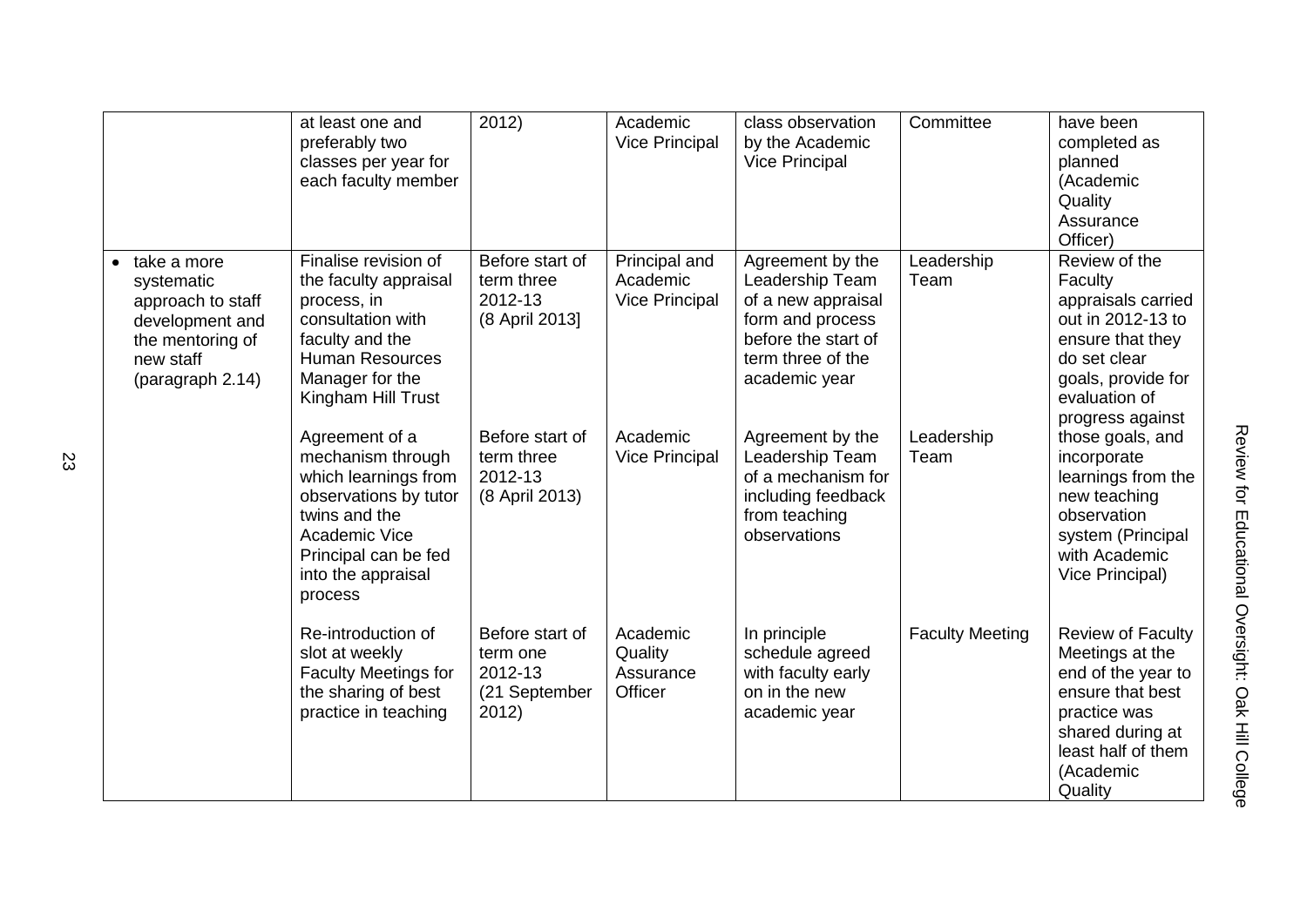|                                                                                      |                                                             |                                                                                                                             |                                                                                                                                                                                                   |                                                          | Assurance<br>Officer)                                                                                                                                                                                                                             |
|--------------------------------------------------------------------------------------|-------------------------------------------------------------|-----------------------------------------------------------------------------------------------------------------------------|---------------------------------------------------------------------------------------------------------------------------------------------------------------------------------------------------|----------------------------------------------------------|---------------------------------------------------------------------------------------------------------------------------------------------------------------------------------------------------------------------------------------------------|
| Publication of a<br>revised and updated<br><b>Faculty Handbook</b>                   | End of<br>academic year<br>2012-13 (12<br><b>July 2013)</b> | Development<br>Projects Vice<br>Principal,<br>Academic<br>Vice Principal<br>and Academic<br>Quality<br>Assurance<br>Officer | <b>Revised Faculty</b><br>Handbook<br>discussed with<br>faculty; approved<br>by the Leadership<br>Team before the<br>end of the<br>academic year<br>2012-13, and<br>printed during<br>summer 2013 | <b>Faculty Meeting</b><br>and then<br>Leadership<br>Team | Review of the<br>new Handbook by<br>faculty during the<br>course of the<br>academic year<br>2013-14 to<br>ensure that it<br>provides the<br>practical<br>information and<br>help that they<br>need faculty, led<br>by Academic Vice<br>Principal) |
| Creation of a more<br>formal induction<br>procedure for new<br>teaching staff        | End of<br>academic year<br>2012-13<br>(12 July 2013)        | Academic<br><b>Vice Principal</b>                                                                                           | Agreement by the<br>Leadership Team<br>of a new process<br>for the induction of<br>new teaching staff<br>Publication of<br>formal guidelines<br>as part of the new<br><b>Faculty Handbook</b>     | Leadership<br>Team                                       | Review of the<br>new induction<br>process in the<br>light of the next<br>staff appointment<br>after the<br>publication of the<br>guidelines<br>(Academic Vice<br>Principal)                                                                       |
| Agreement of a<br>mechanism for more<br>intentional use of the<br>conference budget, | End of<br>academic year<br>2012-13<br>(12 July 2013)        | Academic<br><b>Vice Principal</b><br>with<br>Operational                                                                    | Agreement by the<br>Leadership Team<br>of a new process<br>for the                                                                                                                                | Leadership<br>Team                                       | Review of the<br>new system<br>during the<br>academic year                                                                                                                                                                                        |
| including a reporting<br>mechanism to                                                |                                                             | <b>Vice Principal</b><br>Academic                                                                                           | evaluation/approval<br>of applications to                                                                                                                                                         |                                                          | 2013-14 to see<br>whether it has                                                                                                                                                                                                                  |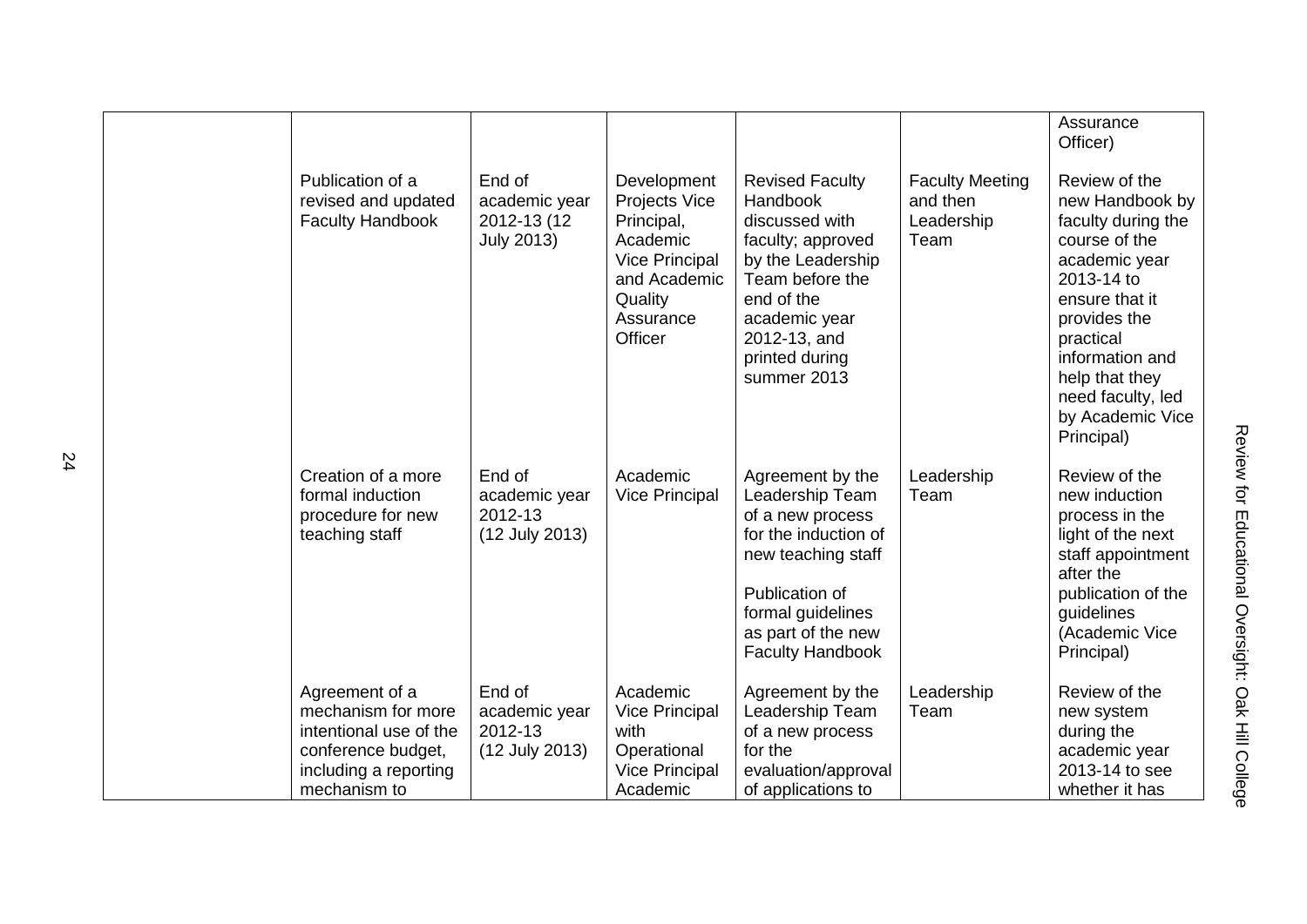|           |                                                                                                            | ensure that learning<br>is shared with others                                                                                                                                                          |                                                             | <b>Vice Principal</b>                                                                              | the conference<br>budget and for<br>sharing learning<br>with other staff                                                                                                   |                                        | improved use of<br>funds and<br>resulted in the<br>sharing of<br>learning across<br>staff members<br>(academic vice<br>principal)                                                                                                                                      |
|-----------|------------------------------------------------------------------------------------------------------------|--------------------------------------------------------------------------------------------------------------------------------------------------------------------------------------------------------|-------------------------------------------------------------|----------------------------------------------------------------------------------------------------|----------------------------------------------------------------------------------------------------------------------------------------------------------------------------|----------------------------------------|------------------------------------------------------------------------------------------------------------------------------------------------------------------------------------------------------------------------------------------------------------------------|
|           |                                                                                                            | Exploration of the<br>relative merits of<br><b>Higher Education</b><br>Academy<br>membership versus<br>a Postgraduate<br>Certificate in Higher<br>Education<br>qualification for all<br>teaching staff | End of<br>academic year<br>2012-13 (12<br><b>July 2013)</b> | Academic<br><b>Vice Principal</b>                                                                  | Formal proposal to<br>the Leadership<br>Team about the<br>best way forward<br>by the end of<br>2012-13                                                                     | Leadership<br>Team                     | Involvement of at<br>least one member<br>of faculty on the<br>chosen activity by<br>the beginning of<br>2012-14<br>(Academic Vice<br>Principal)<br>Involvement of at<br>least one further<br>member of faculty<br>each subsequent<br>year (Academic<br>Vice Principal) |
| $\bullet$ | formalise the policy<br>on the<br>management of the<br>virtual learning<br>environment<br>(paragraph 2.17) | Development of the<br>minimum standards<br>previously discussed<br>with faculty into a<br>formal policy for<br>management of the<br>virtual learning<br>environment and its<br>content                 | Mid-term break<br>of term one<br>(26 October<br>2012)       | Academic<br><b>Vice Principal</b><br>with virtual<br>learning<br>environment<br>Project<br>Manager | Agreement by the<br>faculty and then by<br>the Leadership<br>Team of a formal<br>policy for the<br>management of the<br>virtual learning<br>environment and<br>its content | Faculty and then<br>Leadership<br>Team | Review of virtual<br>learning<br>environment<br>content by the<br>virtual learning<br>environment<br>Project Manager<br>at the end of term<br>two, to check that<br>agreed standards                                                                                   |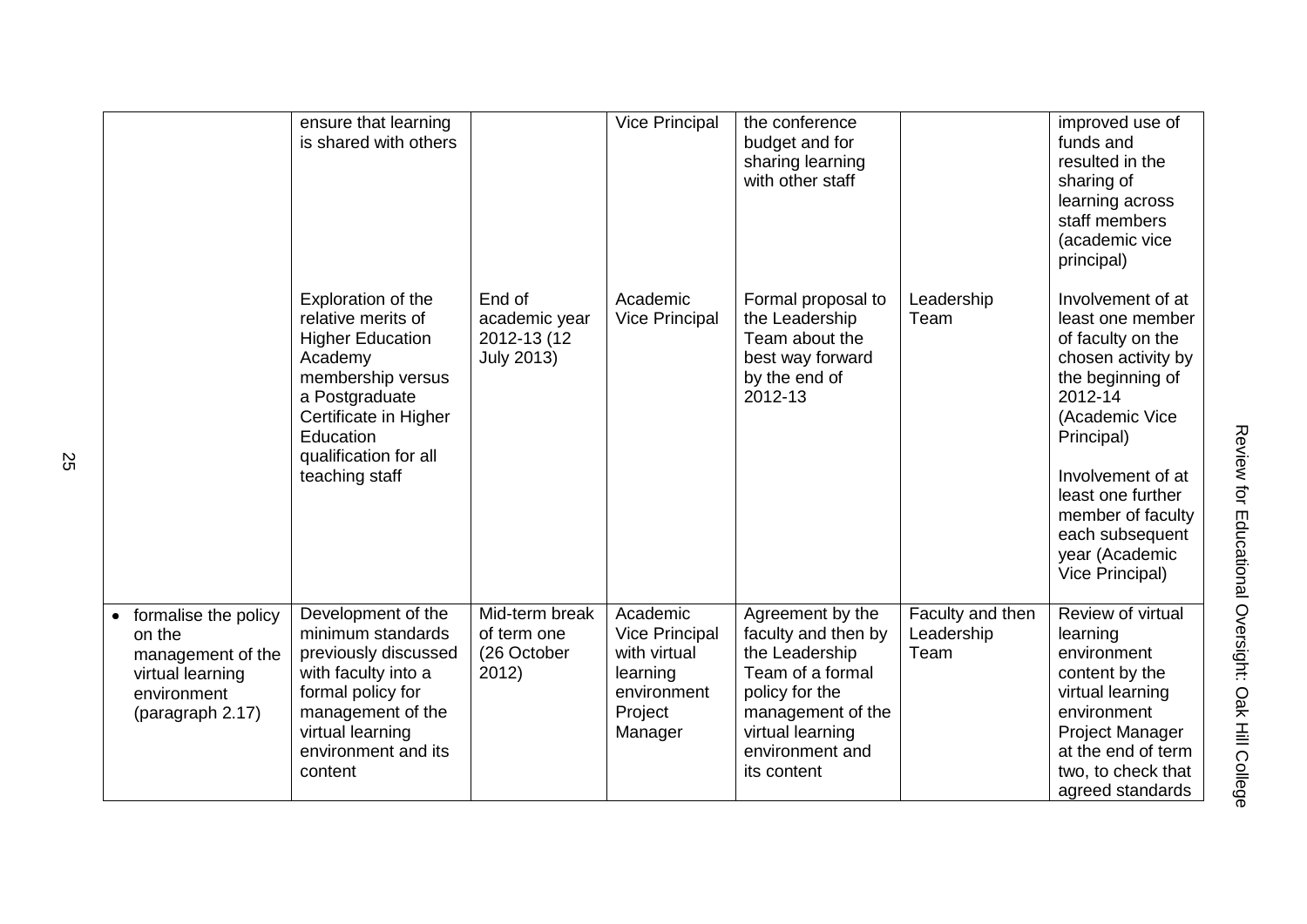|                                                                                                                                                |                                                                                                                                                                                                                              |                                                      |                                                                                         | Publication of a<br>formal policy by<br>end of term one<br>2012-13<br>(12 Dec 2012)                                                                  |                    | are being applied<br>(virtual learning<br>environment<br>Project Manager)<br>Report by virtual<br>learning<br>environment<br><b>Project Manager</b><br>to the Leadership<br>Team (virtual<br>learning<br>environment<br>Project Manager) |
|------------------------------------------------------------------------------------------------------------------------------------------------|------------------------------------------------------------------------------------------------------------------------------------------------------------------------------------------------------------------------------|------------------------------------------------------|-----------------------------------------------------------------------------------------|------------------------------------------------------------------------------------------------------------------------------------------------------|--------------------|------------------------------------------------------------------------------------------------------------------------------------------------------------------------------------------------------------------------------------------|
| clarify the<br>processes for the<br>management of<br>public information<br>and to provide a<br>clear reporting<br>structure<br>(paragraph 3.8) | Agreement of a<br>written procedure for<br>the publication of all<br>types of information<br>produced by the<br>College (for internal<br>and external use)<br>Agreement of formal<br>reporting lines<br>alongside the policy | End of<br>academic year<br>2012-13<br>(12 July 2013) | Development<br>Manager,<br>Academic<br>Quality<br>Assurance<br>Officer and<br>Principal | Approval by the<br>Leadership Team<br>of a formal policy<br>and reporting<br>structure before the<br>end of the next<br>academic year<br>$(2012-13)$ | Leadership<br>Team | Review of the<br>policy during the<br>academic year<br>2013-14 to<br>ensure that the<br>procedure is<br>being<br>implemented as<br>intended<br>(Development<br>Manager)                                                                  |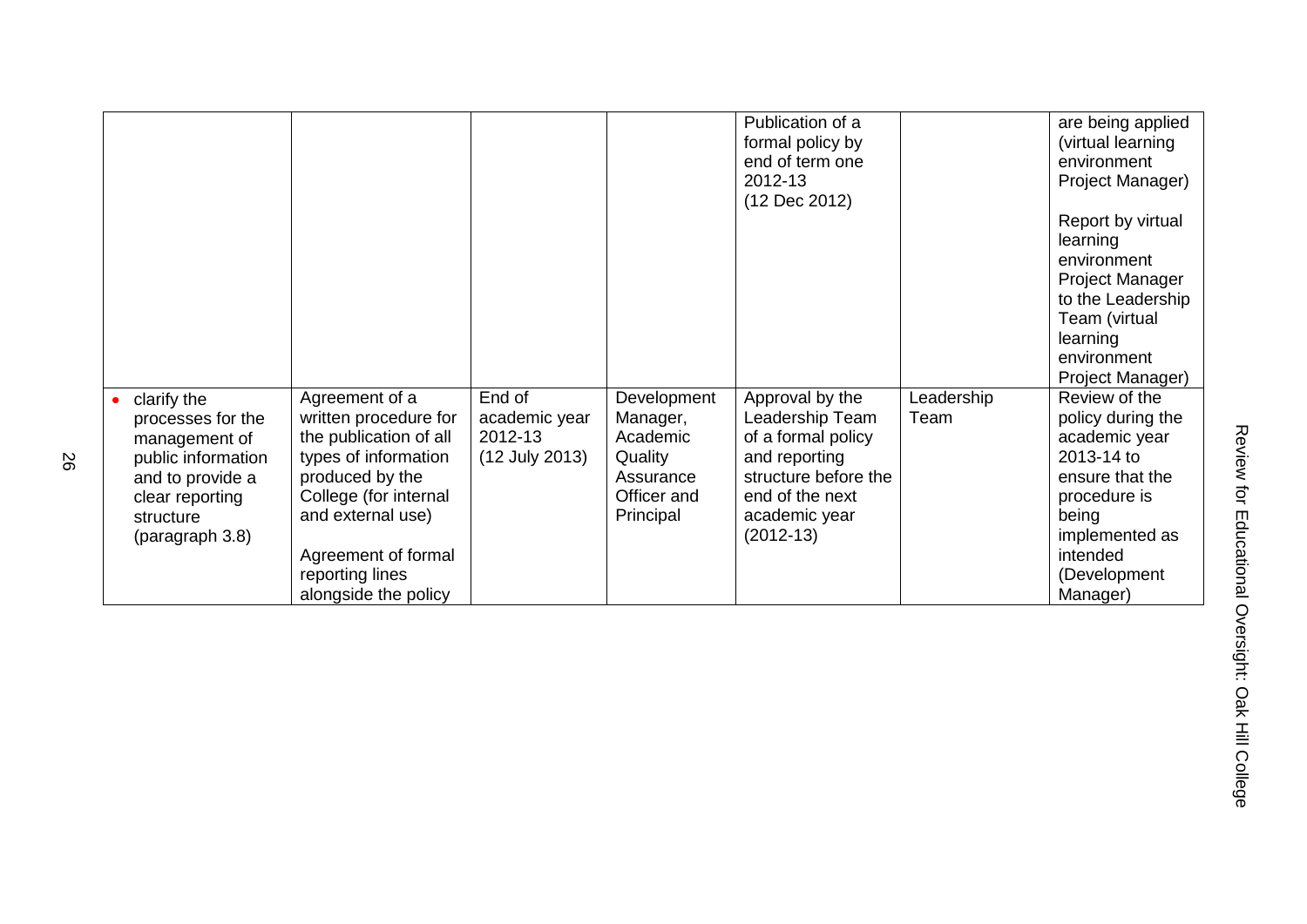## <span id="page-27-0"></span>**About QAA**

QAA is the Quality Assurance Agency for Higher Education. QAA's mission is to safeguard standards and improve the quality of UK higher education.

QAA's aims are to:

- meet students' needs and be valued by them
- safeguard standards in an increasingly diverse UK and international context  $\bullet$
- drive improvements in UK higher education  $\bullet$
- improve public understanding of higher education standards and quality.

QAA conducts reviews of higher education institutions and publishes reports on the findings. QAA also publishes a range of guidance documents to help safeguard standards and improve quality.

More information about the work of QAA is available at: [www.qaa.ac.uk.](http://www.qaa.ac.uk/)

<span id="page-27-1"></span>More detail about Review for Educational Oversight can be found at: [www.qaa.ac.uk/institutionreports/types-of-review/tier-4.](http://www.qaa.ac.uk/institutionreports/types-of-review/tier-4)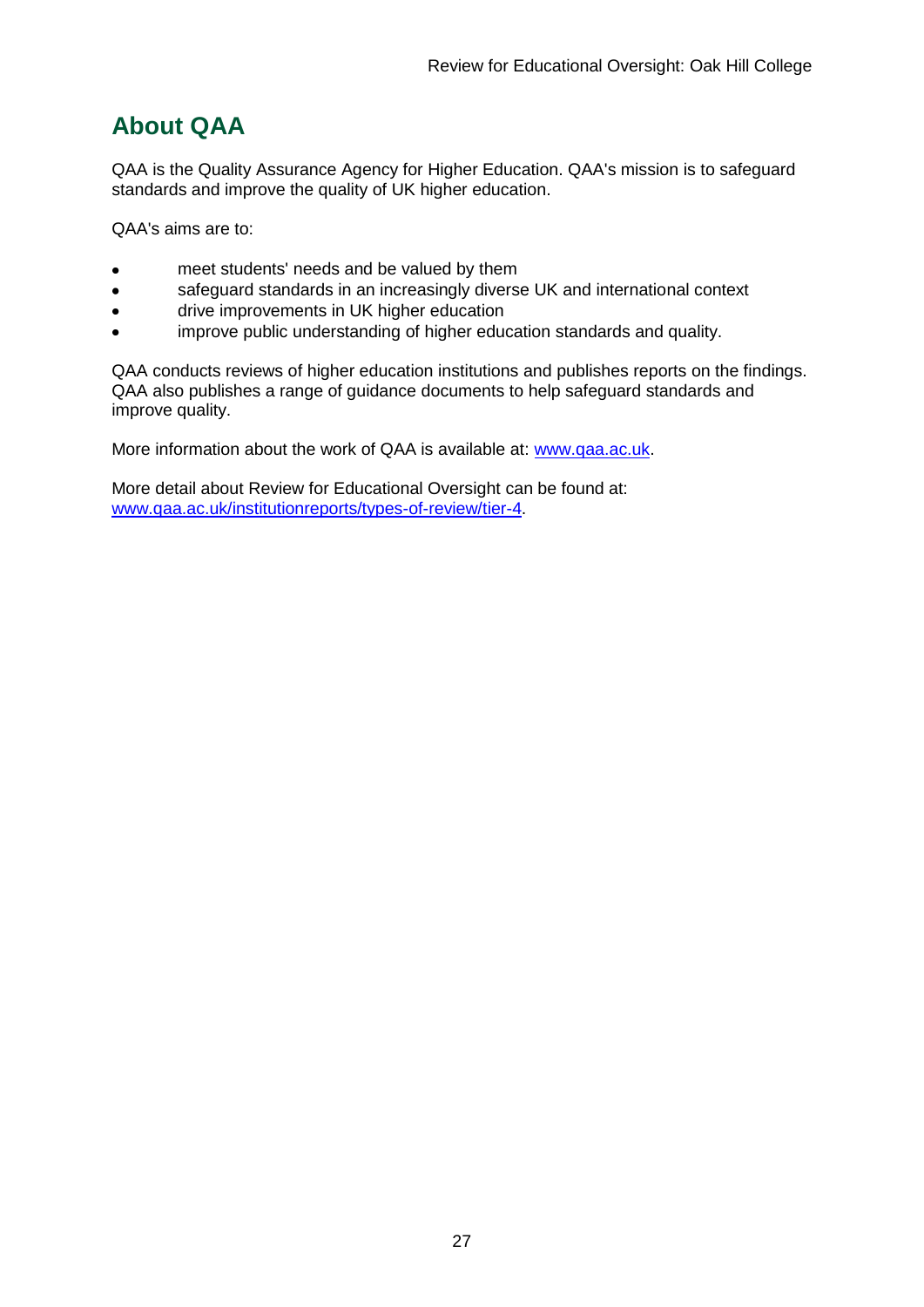## **Glossary**

This glossary explains terms used in this report. You can find a fuller glossary at: [www.qaa.ac.uk/aboutus/glossary.](http://www.qaa.ac.uk/aboutus/glossary) Formal definitions of key terms can be found in the *[Review for Educational Oversight: Handbook](http://www.qaa.ac.uk/Publications/InformationAndGuidance/Pages/REO-handbook.aspx)*<sup>4</sup>

**Academic Infrastructure** Guidance developed and agreed by the higher education community and published by QAA, which is used by institutions to ensure that their courses meet national expectations for academic standards and that students have access to a suitable environment for learning (academic quality). It consists of four groups of reference points: the **frameworks for higher education qualifications**, the **subject benchmark statements**, the **programme specifications** and the **[Code of practice](http://www.qaa.ac.uk/AboutUs/glossary/Pages/glossary-c.aspx#c2)**. Work is underway (2011-12) to revise the Academic Infrastructure as the UK [Quality Code](http://www.qaa.ac.uk/AboutUs/glossary/Pages/glossary-q.aspx#q5) for Higher Education.

**academic quality** A comprehensive term referring to how, and how well, institutions manage teaching and learning opportunities to help students progress and succeed.

**academic standards** The standards set and maintained by institutions for their courses and expected for their awards. See also **threshold academic standard**.

**awarding body** A body with the authority to award academic qualifications located on the **framework for higher education qualifications**, such as diplomas or degrees.

**awarding organisation** An organisation with the authority to award academic qualifications located on the Qualifications and Credit Framework for England and Northern Ireland (these qualifications are at levels 1 to 8, with levels 4 and above being classed as 'higher education').

**Code of practice** *The Code of practice for the assurance of academic quality and standards in higher education*, published by QAA: a set of interrelated documents giving guidance for higher education institutions.

**designated body** An organisation that has been formally appointed to perform a particular function.

**differentiated judgements** In a Review for Educational Oversight, separate judgements respectively for the provision validated by separate awarding bodies.

**enhancement** Taking deliberate steps at institutional level to improve the quality of **[learning](http://www.qaa.ac.uk/aboutus/glossary/pages/glossary-l.aspx#l1)  [opportunities](http://www.qaa.ac.uk/aboutus/glossary/pages/glossary-l.aspx#l1)**. It is used as a technical term in QAA's audit and review processes.

**feature of good practice** A positive aspect of the way a higher education institution manages quality and standards, which may be seen as exemplary to others.

**framework** A published formal structure. See also **framework for higher education qualifications**.

**framework for higher education qualifications** A published formal structure that identifies a hierarchy of national qualification levels and describes the general achievement expected of holders of the main qualification types at each level, thus assisting higher education providers in maintaining academic standards. QAA publishes the following frameworks:

[www.qaa.ac.uk/publications/informationandguidance/pages/reo-handbook.aspx.](http://www.qaa.ac.uk/publications/informationandguidance/pages/reo-handbook.aspx)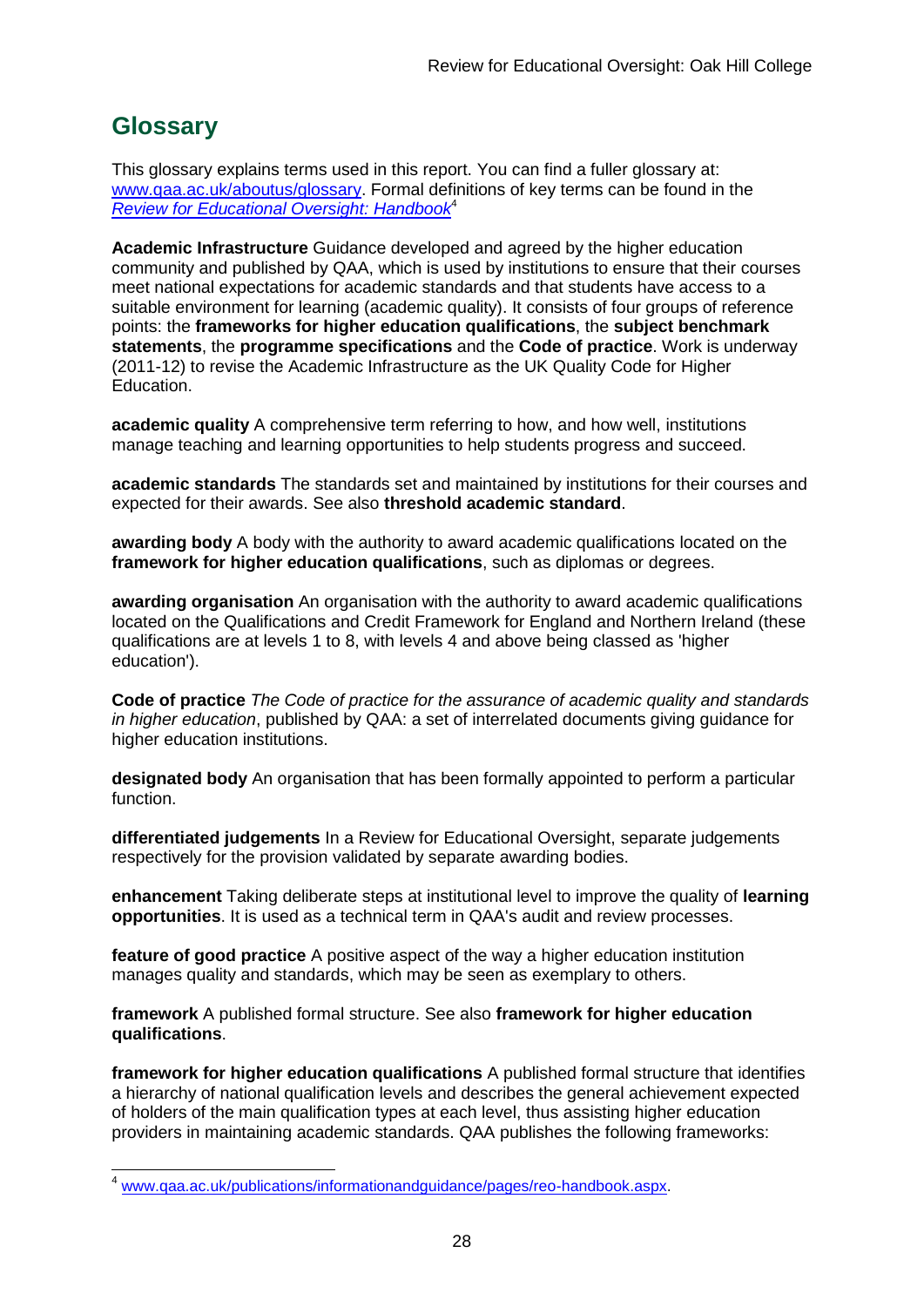*The framework for higher education qualifications in England, Wales and Northern Ireland* (FHEQ) and *The framework for qualifications of higher education institutions in Scotland*.

**highly trusted sponsor** An education provider that the UK government trusts to admit migrant students from overseas, according to Tier 4 of the UK Border Agency's points-based immigration system. Higher education providers wishing to obtain this status must undergo a successful review by QAA.

**learning opportunities** The provision made for students' learning, including planned **[programmes of study](http://newlive.qaa.ac.uk/aboutus/glossary/pages/glossary-p.aspx#p12)**, teaching, assessment, academic and personal support, resources (such as libraries and information systems, laboratories or studios) and staff development.

**learning outcome** What a learner is expected to know, understand and/or be able to demonstrate after completing a process of learning.

**operational definition** A formal definition of a term, which establishes exactly what QAA means when using it in reports.

**programme (of study)** An approved course of study which provides a coherent learning experience and normally leads to a qualification.

**programme specifications** Published statements about the intended **[learning outcomes](http://newlive.qaa.ac.uk/aboutus/glossary/pages/glossary-l.aspx#l2)** of **programmes of study**, containing information about teaching and learning methods, support and assessment methods, and how individual units relate to levels of achievement.

**provider** An institution that offers courses of higher education, typically on behalf of a separate **awarding body or organisation**. In the context of REO, the term means an independent college.

**public information** Information that is freely available to the public (sometimes referred to as being 'in the public domain').

**reference points** Statements and other publications that establish criteria against which performance can be measured. Internal reference points may be used by providers for purposes of self-regulation; external ones are used and accepted throughout the higher education community for the checking of standards and quality.

#### **quality** See **academic quality**.

**subject benchmark statement** A published statement that sets out what knowledge, understanding, abilities and skills are expected of those graduating in each of the main subject areas (mostly applying to [bachelor's degrees\)](http://newlive.qaa.ac.uk/aboutus/glossary/pages/glossary-b/aspx#b1), and explains what gives that particular discipline its coherence and identity.

**threshold academic standard** The minimum standard that a student should reach in order to gain a particular qualification or award, as set out in the **[subject benchmark statements](http://newlive.qaa.ac.uk/aboutus/glossary/pages/glossary-s.aspx#s7)** and national [qualifications frameworks.](http://newlive.qaa.ac.uk/aboutus/glossary/pages/glossary-q.aspx#q3) Threshold standards are distinct from the standards of performance that students need to achieve in order to gain any particular class of award, for example a first-class bachelor's degree. See also **[academic standard](http://newlive.qaa.ac.uk/aboutus/glossary/pages/glossary-a.aspx#a3)**.

**widening participation** Increasing the involvement in higher education of people from a wider range of backgrounds.